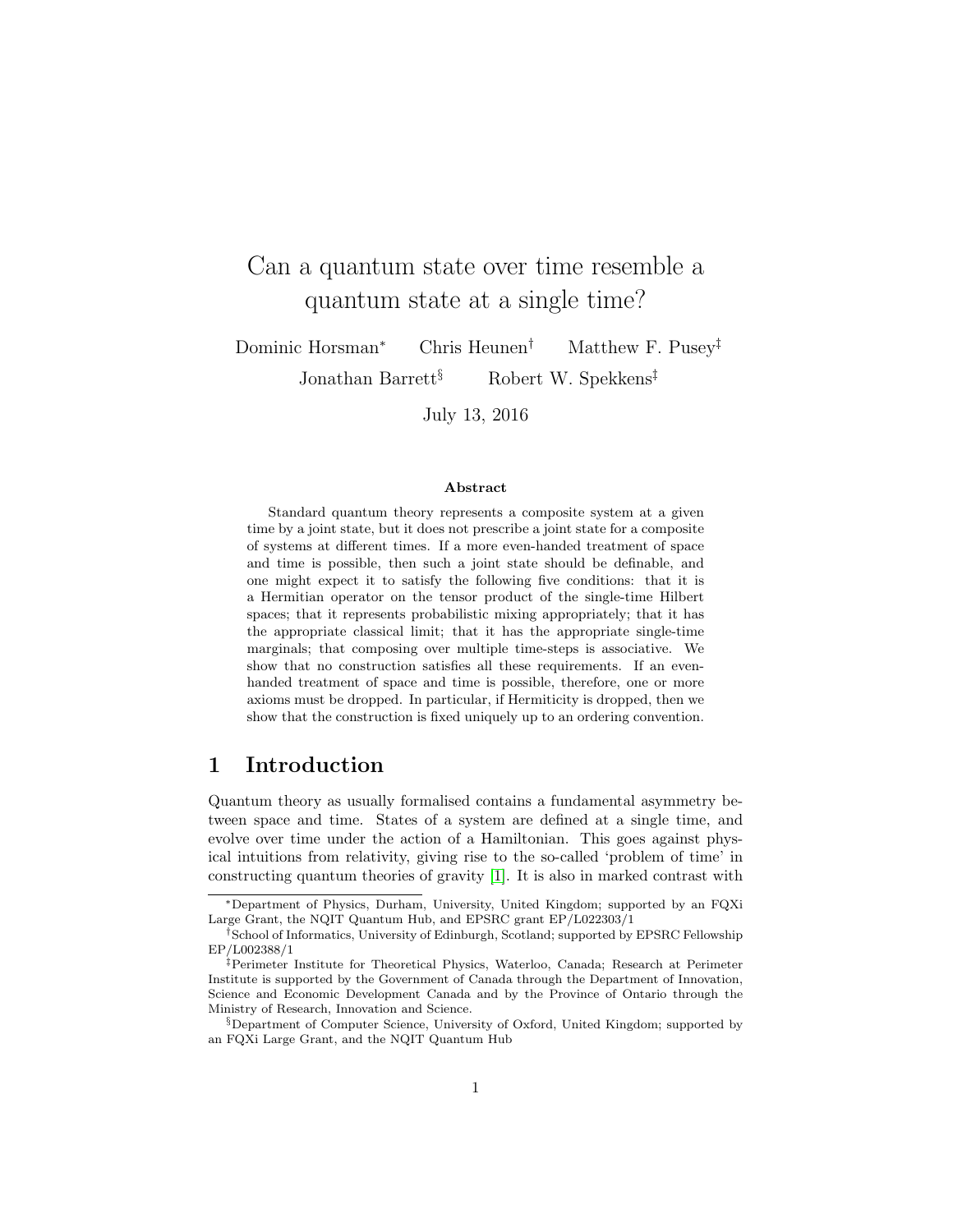classical probability theory, which can assign joint probabilities to events independent of their spatio-temporal relationships [\[2\]](#page-12-1). If the apparent asymmetry between space and time in quantum theory is fundamental, then the understanding of time given by quantum theory must be different from that of both relativity and classical mechanics. If, on the other hand, it is not fundamental then it should be removable. One way of removing the asymmetry would be to construct quantum states for composites over time. States would then be defined across both space and time, without a separate formalism describing evolution over time.

The question of how to build a quantum state over time concerns the *compo*sition of quantum systems. The conventional quantum formalism specifies how to represent the joint state of different systems existing at a given time: the state is given by a density matrix acting on the tensor product of the Hilbert spaces associated with the component systems. This is the case regardless of whether the components are spatially separated systems or different degrees of freedom of a single system. But there is another sort of composite system besides these, namely one where the components exist at different times.

There have been a variety of proposals for expressing quantum theory in a manner that treats space and time in a more even-handed fashion. The sum-over-histories approach to quantum dynamics [\[3,](#page-12-2) [4\]](#page-12-3) and the program of consistent/decoherent histories [\[5,](#page-12-4) [6,](#page-12-5) [7\]](#page-12-6) are examples. More recently, there have been a family of proposals with a distinctively operational flavour, such as the multi-time formalism of Aharonov et al. [\[8\]](#page-12-7), and various proposals that focus on causal structure [\[9,](#page-12-8) [10,](#page-13-0) [11,](#page-13-1) [12,](#page-13-2) [13\]](#page-13-3).

In this paper, we investigate the possibility of supplementing standard quantum theory with a definition of joint states over time that closely matches the definition for composite systems at a given time. We start by considering a few options for defining the state of a composite over time as an operator on the tensor product of the Hilbert spaces associated to each temporally localized component. Specifically, we explore the proposal of Leifer and Spekkens [\[11\]](#page-13-1) which is inspired by the view that quantum theory is a generalisation of classical probability theory, the proposal of Fitzsimons, Jones and Vedral [\[12\]](#page-13-2), and a novel proposal based on discrete Wigner functions. By a close examination of these different options, we distill five criteria that the state of a composite over time should satisfy if it is to have the essential qualities of the state of a composite at a single time. Our main theorem states that there is no way to construct a state over time that satisfies all of these criteria. We further show that if one of the criteria is dropped – namely, the criterion that the state over time is a Hermitian operator – then the only construction satisfying the remaining four criteria corresponds to straightforward matrix multiplication of the initial state and the operators representing the quantum channels that evolve from one time-slice to the next.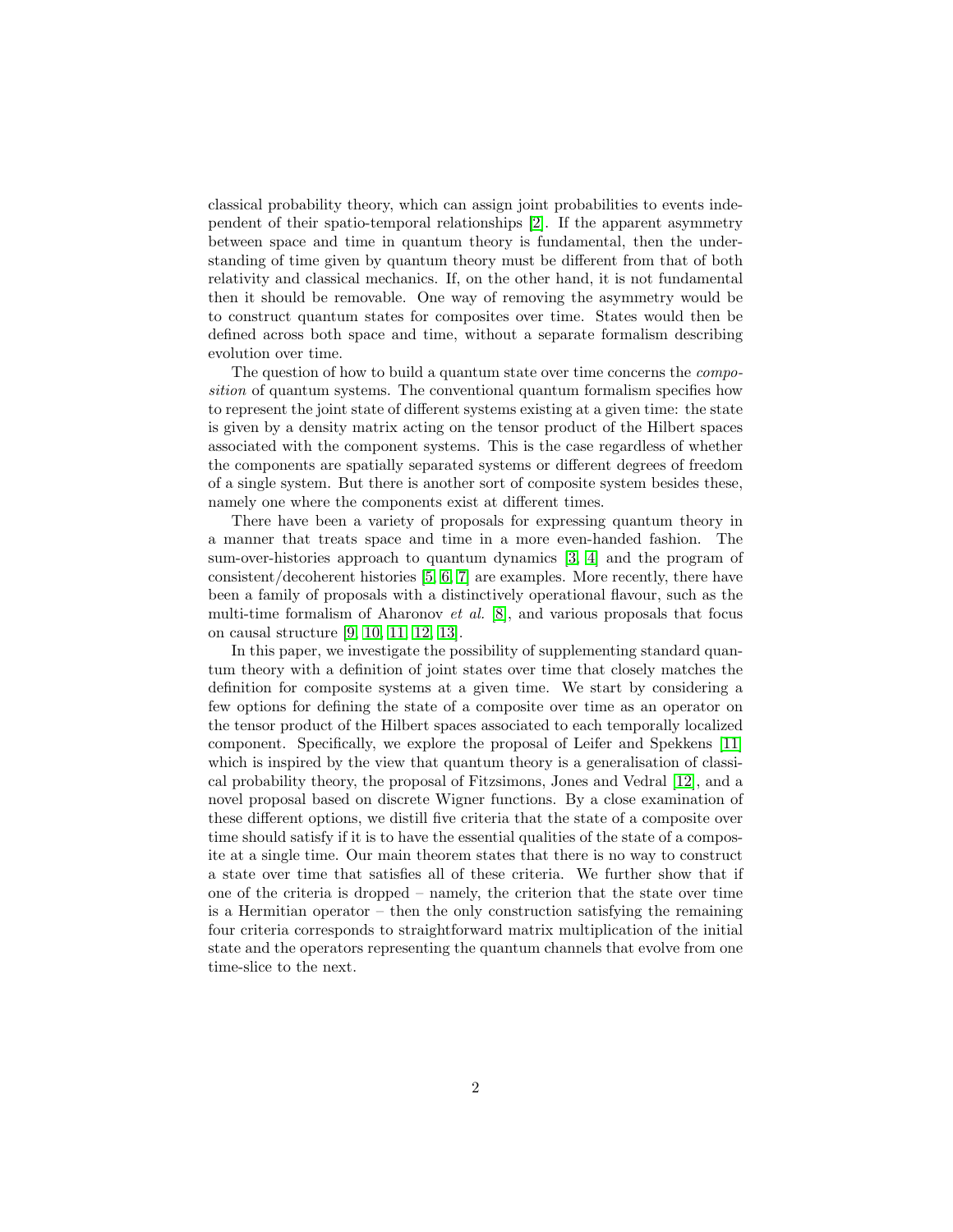

<span id="page-2-0"></span>Figure 1: Two quantum systems  $A$  and  $B$ , and a channel between them. A potential quantum state over time  $\rho_{AB}$  should be a function of these variables.

### 2 States over time

We begin with the simplest situation in which to discuss the construction of a quantum state over time: a single system considered at two different times, as depicted in Fig. [1.](#page-2-0) Whereas Hilbert spaces are conventionally associated with systems that persist over time, we shall here associate Hilbert spaces to quantum systems that are considered to be localized to a given region of spacetime (similar in spirit to 'events' in relativity). The system at the first time is denoted  $A$ , and that at the second time  $B$ . The most general possible evolution of the system corresponds to a quantum channel, that is, a trace-preserving completely positive map, denoted  $\mathcal{E}_{B|A}$ . Conventionally, the quantum state of A is represented by an operator acting on  $\mathcal{H}_A$ , denoted  $\rho_A$ , and the quantum state of B is represented by an operator acting on  $\mathcal{H}_B$ , denoted  $\rho_B$ . The state of B can be determined by the state of A and the channel, via  $\rho_B = \mathcal{E}_{B|A}(\rho_A)$ .

It is natural to consider the possibility of a quantum state for the composite system AB, represented by an operator  $\rho_{AB}$  acting on  $\mathcal{H}_A \otimes \mathcal{H}_B$ . The scenario of Fig. [1](#page-2-0) is fully defined by the state  $\rho_A$  and the channel  $\mathcal{E}_{B|A}$  (as these determine the output state  $\rho_B$ ), so we assume that the state over time is a function of these:

$$
\rho_{AB} = f(\rho_A, \mathcal{E}_{B|A}).\tag{1}
$$

We restrict to the finite-dimensional case, so that  $\rho_{AB}$  can be represented by a square matrix, but we do not require that  $\rho_{AB}$  is a standard density matrix. The properties that should be required of the function  $f$ , and the possible forms f can take, are the main questions addressed in this paper.

#### 2.1 Three possible definitions

It will be useful in the following to represent the channel  $\mathcal{E}_{B|A}$  by an operator acting on  $\mathcal{H}_A \otimes \mathcal{H}_B$ , denoted  $E_{B|A}$ . As it is also useful if the representation of the channel is basis-independent, we choose it to be the operator that is Jamiołkowski-isomorphic [\[14\]](#page-13-4) to  $\mathcal{E}_{B|A}$ , defined as

$$
E_{B|A} \equiv \sum_{ij} \mathcal{E}_{B|A}(|i\rangle\langle j|_A) \otimes |j\rangle\langle i|_A ,
$$

where  $\{|i\rangle\}$  is any orthonormal basis of  $\mathcal{H}_A$ . (Up to normalisation, this operator is the partial transpose of the operator that is Choi-isomorphic [\[15\]](#page-13-5) to  $\mathcal{E}_{B|A}$ .)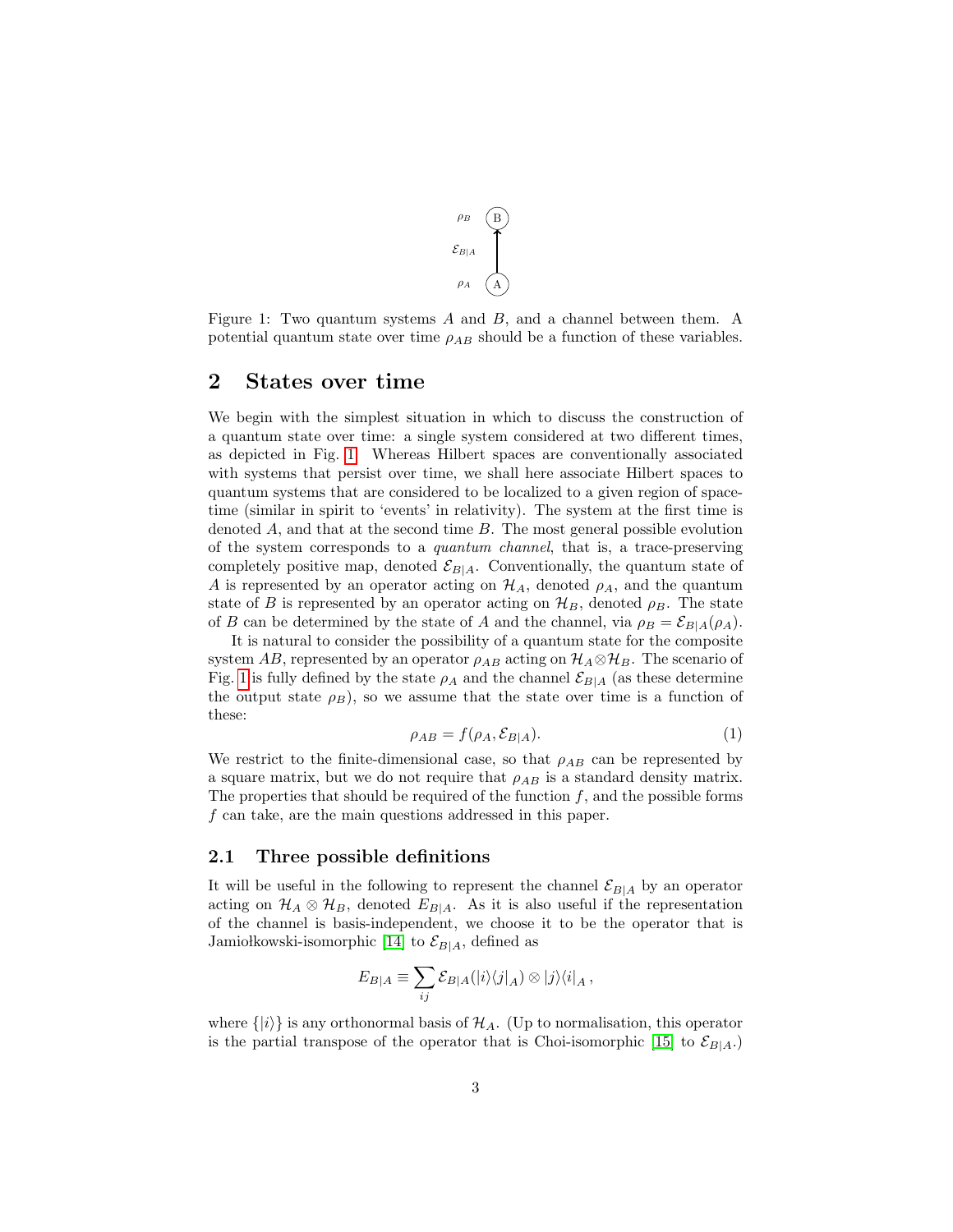The operator  $E_{B|A}$  is independent of the basis used in its definition, and the state of the output of the channel can be expressed in terms of it as [\[11\]](#page-13-1):

$$
\rho_B = \text{Tr}_A(E_{B|A}\rho_A).
$$

We call  $E_{B|A}$  the *channel state*.

The joint state  $\rho_{AB}$  can be understood as being given by a binary operation  $\star$  that takes a pair of operators on  $\mathcal{H}_A \otimes \mathcal{H}_B$  to an operator on  $\mathcal{H}_A \otimes \mathcal{H}_B$ :

<span id="page-3-1"></span>
$$
\star \colon (E_{B|A}, \rho_A \otimes \mathbf{1}_B) \mapsto \rho_{AB}.\tag{2}
$$

We call this operation a *star product*. For notational convenience, we will in the following often suppress tensor products with identity, writing for example  $\rho_A$ instead of  $\rho_A \otimes \mathbf{1}_B$ , so that

<span id="page-3-0"></span>
$$
\rho_{AB} = E_{B|A} \star \rho_A. \tag{3}
$$

There have been a number of previous attempts to define a joint state  $\rho_{AB}$ along these lines. The proposal due to Leifer and Spekkens (LS) constructs joint states over time in the context of a programme of reframing quantum theory as a theory of Bayesian inference [\[11\]](#page-13-1), which builds on [\[16\]](#page-13-6) and [\[17\]](#page-13-7) . Just as a density matrix on a composite of  $A$  and  $B$ ,  $\rho_{AB}$ , can be understood to be a quantum analogue of a joint probability distribution,  $P(XY)$ , LS observe that a channel state  $E_{B|A}$  can be understood as a quantum analogue of a conditional probability distribution,  $P(Y|X)$ , which describes a classical channel with input X and output Y . For example, the analogue of the normalization condition for conditional probabilities,  $\sum_{Y} P(Y|X) = 1$ , is  $\text{Tr}_{B}(E_{B|A}) = 1_A$ , and the analogue of the fact that the output of a classical channel satisfies  $P(Y) = \sum_{X} P(Y|X)P(X)$ is the fact that the channel state satisfies  $\rho_B = \text{Tr}_A(E_{B|A}\rho_A)$ . In the classical case, there is no obstacle to defining a joint probability distribution for the pair of systems constituting the input and the output of a channel via  $P(XY) = P(Y|X)P(X)$ . In the quantum case, however, the operators  $E_{B|A}$ and  $\rho_A \otimes \mathbb{1}_B$  do not in general commute, so it is not obvious what should replace this equation. LS considered the following option:

$$
\rho_{AB}^{(\text{LS})} = E_{B|A} \star_{\text{LS}} \rho_A \equiv \rho_A^{\frac{1}{2}} E_{B|A} \rho_A^{\frac{1}{2}},\tag{4}
$$

where the right-hand side is a shorthand notation for  $(\rho_A^{\frac{1}{2}} \otimes 1_B) E_{B|A}$   $(\rho_A^{\frac{1}{2}} \otimes 1_B)$ . The operator  $\rho_{AB}^{(\text{LS})}$  is Hermitian, and although it is not in general positive, it is locally positive, meaning that  $\langle ab | \rho_{AB}^{(\text{LS})} | ab \rangle \ge 0$  for all  $|a\rangle$  in  $\mathcal{H}_A$  and  $|b\rangle$  in  $\mathcal{H}_B$ . Significant problems with this proposal were already noted by LS in Sec. VII of [\[11\]](#page-13-1).

An alternative proposal for a state over time is that of Fitzsimons, Jones, and Vedral (FJV) [\[12\]](#page-13-2). As it stands, the proposal is for multi-qubit systems, rather than systems of arbitrary dimension. In this work, it will suffice to consider the FJV construction for the special case in which A and B are qubits. In order to define the FJV joint state, imagine that a Pauli measurement  $\sigma_i$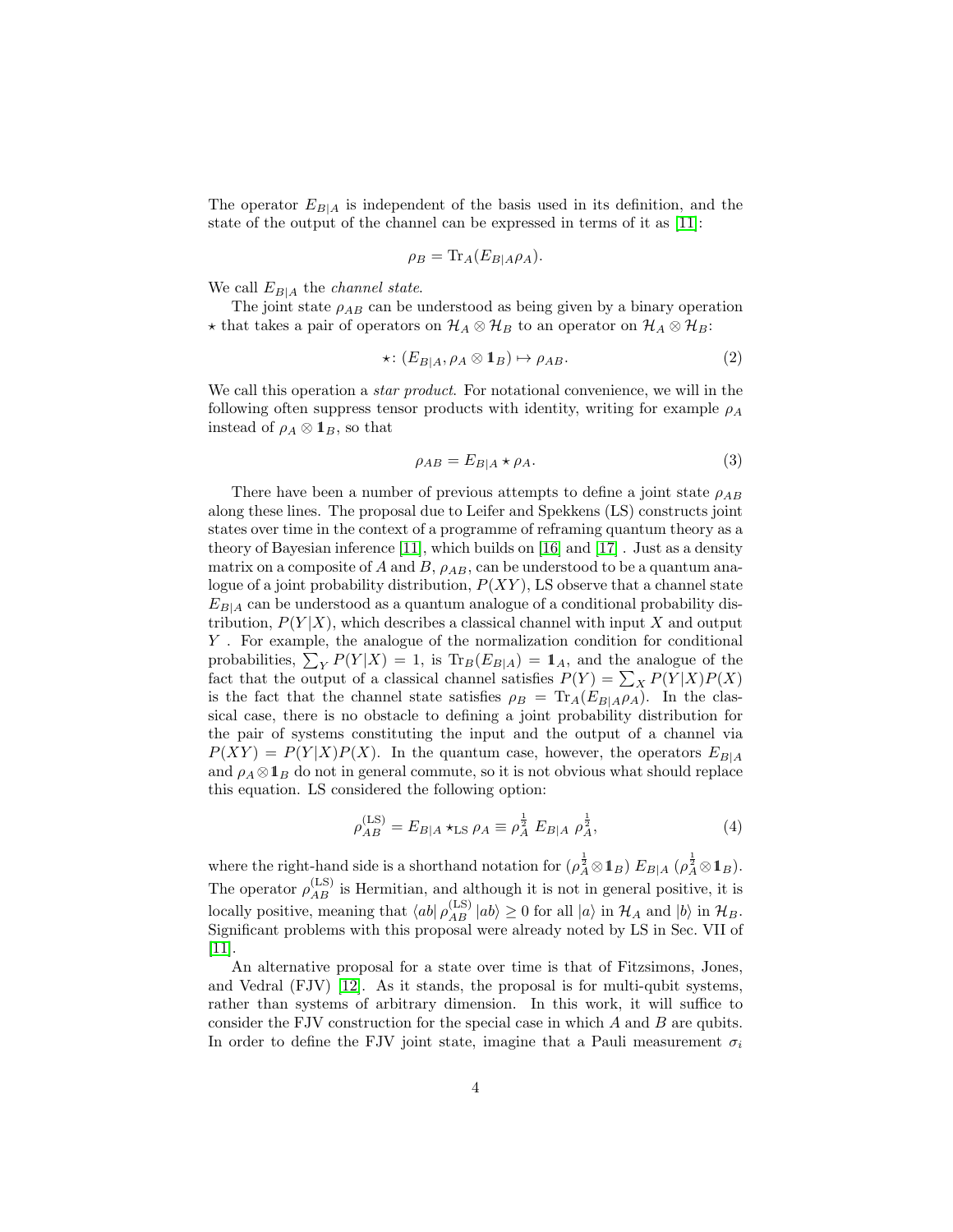is performed on  $A$ , with outcome  $\pm 1$  (here, the Pauli operators are denoted  $\sigma_0 = 1$ ,  $\sigma_1 = \sigma_x$ ,  $\sigma_2 = \sigma_y$ ,  $\sigma_3 = \sigma_z$ ). After this measurement, the state of A is imagined to be updated according to the projection postulate, before evolving according to the channel  $\mathcal{E}_{B|A}$ , and a Pauli measurement  $\sigma_i$  is then performed on B. Let  $\langle \sigma_i \otimes \sigma_j \rangle$  denote the expectation value of the product of the outcomes of the two measurements. The FJV joint state is given by

<span id="page-4-1"></span>
$$
\rho_{AB}^{(\text{FJV})} \equiv \frac{1}{4} \left( \sum_{i,j=0}^{3} \langle \sigma_i \otimes \sigma_j \rangle \sigma_i \otimes \sigma_j \right). \tag{5}
$$

Note that although the FJV joint state is defined by reference to measurements that one imagines to be performed on  $A$  and on  $B$ , the joint state is intended as a description of the system AB in the case where no measurements are made on either, but rather  $A$  simply evolves into  $B$  according to the given channel. The matrix  $\rho_{AB}^{(FJV)}$  is Hermitian, but not necessarily positive (nor even necessarily locally positive). It is clear that  $\rho_{AB}^{(FJV)}$  depends only on  $E_{B|A}$  and  $\rho_A$ , hence can in principle be written in the form of Eq. [\(3\)](#page-3-0), for a suitable definition of the star product. In fact, as we show in Appendix [A,](#page-14-0) the FJV construction for two qubits corresponds to the Jordan product:

<span id="page-4-0"></span>
$$
\rho_{AB}^{(FJV)} = E_{B|A} *_{\text{FJV}} \rho_A = \frac{1}{2} \left( \rho_A E_{B|A} + E_{B|A} \rho_A \right). \tag{6}
$$

For a single qubit considered at an arbitrary number of time steps, the FJV construction is similar, involving imagined Pauli measurements performed at each time step, and coincides with an iterated application of the Jordan product.

Finally, one might also hope to construct a state over time in a manner that is analogous to the definition of a joint probability distribution, but where probabilities are replaced by the quasi-probabilities appearing in a discrete Wigner representation of the states and channels [\[18,](#page-13-8) [19\]](#page-13-9). A discrete Wigner (W) representation for a d-dimensional system A is defined by a set  $\Omega^A = \{K_i^A\}$  of phase-point operators which form a basis for the space of operators on  $\mathcal{H}_A$ , satisfying  $\text{Tr}(K_i^A K_j^A) = d\delta_{ij}$  and  $\sum_i K_i^A = d\mathbb{1}_A$ , hence  $\text{Tr}(K_i^A) = 1$ . A density matrix  $\rho_A$  can be written  $\rho_A = \sum_i r^A(i) K_i^A$ , where  $r^A(i)$  is a real-valued function on  $\Omega^A$ , with  $\sum_i r^A(i) = 1$ . Hence a system A can be described by the function  $r^{A}(i) \in [-1,1]$ , which has the form of a quasi-probability distribution on a discrete phase space. Similarly, the operator  $E_{B|A}$  representing a channel can be written  $E_{B|A} = \frac{1}{d} \sum_{ij} r^{B|A}(j|i) K_i^A \otimes K_j^B$ , where  $r^{B|A}(j|i)$  is a real-valued function on  $\Omega^A \times \Omega^B$ . The extra factor of  $1/d$  is introduced so that  $r^{B|A}(j|i)$  satisfies  $\sum_j r^{B|A}(j|i) = 1$ ; these can therefore be thought of as conditional quasi-probabilities. The natural definition for the W representation of the state of the composite AB is then  $r^{AB}(ij) \equiv r^{B|A}(j|i) r^{A}(i)$ . This implies that the state over time is represented by the operator

$$
\rho_{AB}^{(\mathrm{W})} \equiv \sum_{ij} r^{B|A}(j|i) r^A(i) K_i^A \otimes K_j^B, \tag{7}
$$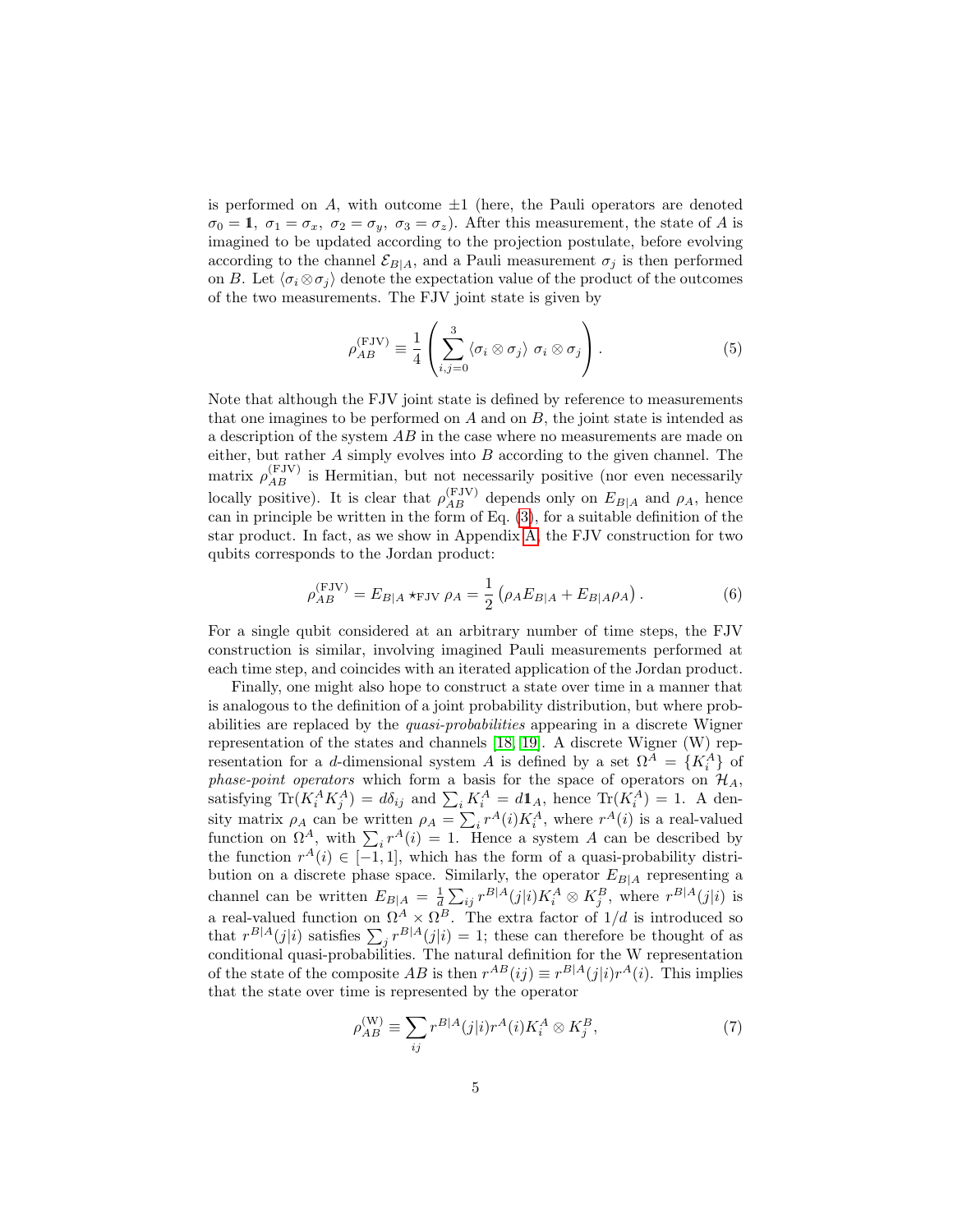which, when expressed explicitly as a function of  $\rho_A$  and  $E_{B|A}$ , has the form

$$
\rho_{AB}^{(W)} = E_{B|A} *_{W} \rho_{A} \equiv \frac{1}{d^{2}} \sum_{ij} \text{Tr}_{AB} (E_{B|A} K_{i}^{A} \otimes K_{j}^{B}) \text{Tr}_{A} (\rho_{A} K_{i}^{A}) K_{i}^{A} \otimes K_{j}^{B}.
$$
 (8)

There are various ways, then, in which one might aim to define quantum states over time. This leads us to pose the question: can we isolate specific axioms or desiderata that a state over time ought to satisfy? Furthermore, given those axioms, is it possible to find a construction that satisfies them all?

#### 3 Five criteria for a star product

We introduce five basic axioms for a star product, motivating each by a corresponding desideratum for the properties of a state over time.

Hermiticity We assume that, for a finite-dimensional system considered at k distinct time steps, the state over time,  $\rho_{A_1\cdots A_k}$ , is a Hermitian operator on the k-fold tensor product of copies of its Hilbert space,  $\mathcal{H}_{A_1} \otimes \cdots \otimes \mathcal{H}_{A_k}$ . We denote the space of such operators by  $\mathbb{H}_{A_1...A_k}$ , so that  $\rho_{A_1...A_k} \in \mathbb{H}_{A_1...A_k}$ . In particular, if A and B denote a system at two times, then  $\rho_{AB} \in \mathbb{H}_{AB}$ .

Given that  $\rho_A \otimes \mathbf{1}_B \in \mathbb{H}_{AB}$  and  $E_{B|A} \in \mathbb{H}_{AB}$ , it follows that we are assuming that the star product of Eq. [\(2\)](#page-3-1) is a map of the form:

$$
\star\colon \mathbb{H}_{AB}\times \mathbb{H}_{AB}\to \mathbb{H}_{AB}.
$$

As mentioned, all three constructions, LS, FJV, and W, satisfy the assumption of Hermiticity. Below, we consider the consequences of dropping it.

Preservation of probabilistic mixtures The output state of a quantum channel for a given input state is a linear function of both the input state and the channel. This is necessary to ensure that a probabilistic mixture of input states maps under the channel to the corresponding mixture of output states, and that a probabilistic mixture of channels acting on a given input state yields the corresponding mixture of output states. By analogy, we would like the joint state over time for a probabilistic mixture of input states to be the corresponding mixture of the joint states for each input state, and similarly for probabilistic mixtures of channels.

Consider as an example the situation in Fig. [1,](#page-2-0) but where the quantum system  $A$  is conditioned on a classical variable  $x$ . For instance, it could be that  $x$  is the outcome of a fair coin toss, and a qubit  $A$  is prepared in a state that depends on this outcome:  $\rho_{A,x=h} \equiv |0\rangle\langle 0|$  for heads, and  $\rho_{A,x=t} \equiv |1\rangle\langle 1|$ for tails. If the channel between A and B is the identity channel, then  $E_{B|A}^{(id)} \equiv$  $2|\phi^+\rangle\langle\phi^+|^{\text{T}_B}$  where  $|\phi^+\rangle \equiv \frac{1}{\sqrt{2}}$  $\frac{1}{2}$  (|0)|0) + |1)|1)) and where  $T_B$  denotes the partial transpose on  $B$ . In this case, we would like the star product to satisfy

<span id="page-5-0"></span>
$$
E_{B|A}^{(\text{id})} \star \left(\frac{1}{2}\rho_{A,x=h} + \frac{1}{2}\rho_{A,x=t}\right) = \frac{1}{2} \left( E_{B|A}^{(\text{id})} \star \rho_{A,x=h} \right) + \frac{1}{2} \left( E_{B|A}^{(\text{id})} \star \rho_{A,x=t} \right). (9)
$$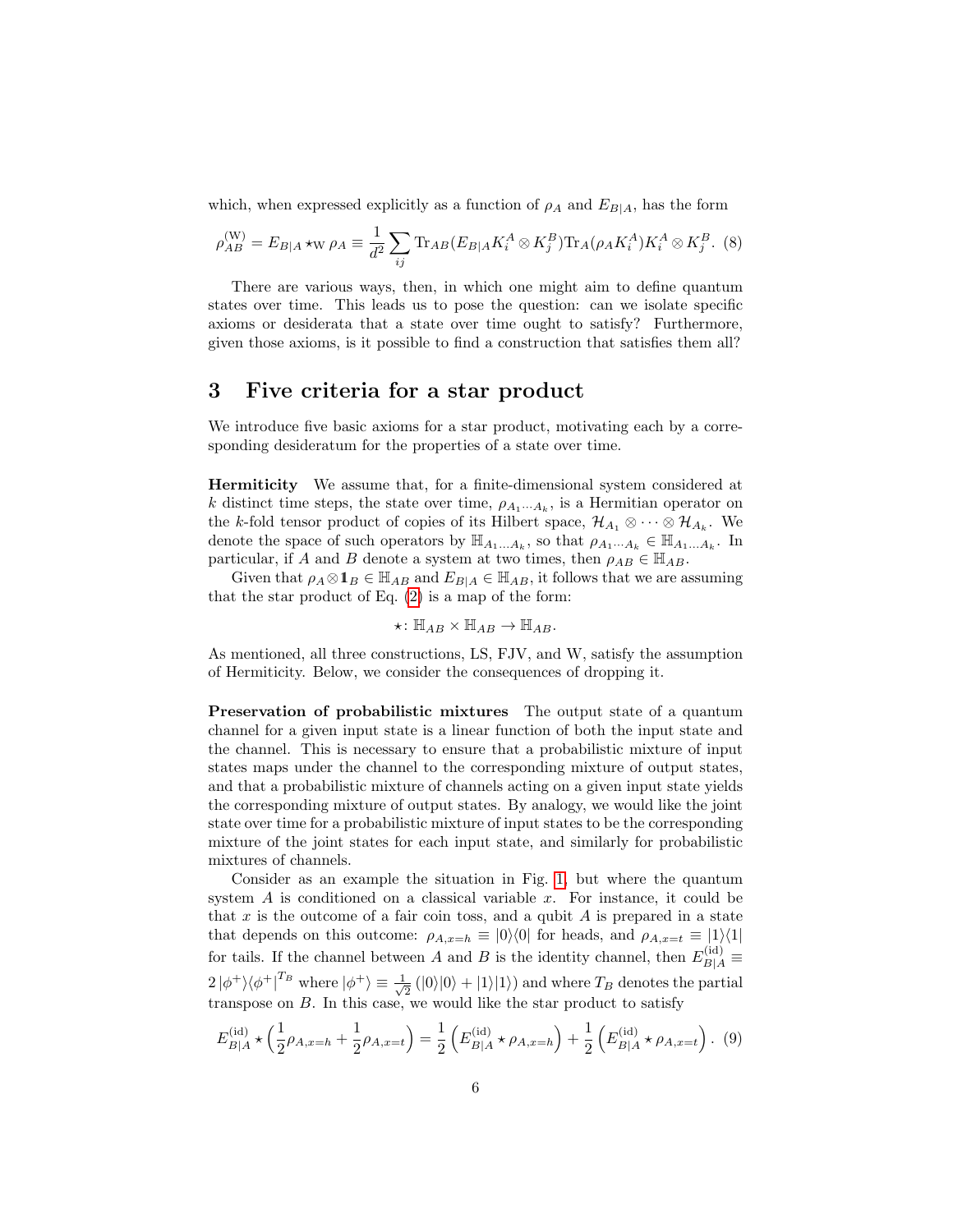In general, we assume:

**Convex-bilinearity:** 
$$
\begin{cases} (px + (1-p)y) \star z = p(x \star z) + (1-p)(y \star z), \\ x \star (py + (1-p)z) = p(x \star y) + (1-p)(x \star z). \end{cases}
$$

While the FJV and W formulations are both straightforwardly convexbilinear, there is a failure of this axiom in the case of the LS star product, which does not preserve convex combinations in  $\rho_A$ . For example, using the classical coin toss example, it is easy to show that the LS star product yields the mixture  $\frac{1}{2}$  |00 $\rangle\langle00| + \frac{1}{2}$  |11 $\rangle\langle11|$  for the right-hand side of [\(9\)](#page-5-0), but the nonseparable  $|\phi^+\rangle\langle\phi^+|^{T_B}$  for the left-hand side.

Preservation of classical limit In classical probability theory, defining joint probabilities for events at different times is unproblematic. This gives a constraint on the form of quantum temporal joint states, if it is assumed that classical joint probabilities must be reproduced when a quantum system is behaving entirely classically. For the situation of Fig. [1,](#page-2-0) this is the case if both the input quantum state and the operator corresponding to the channel are diagonal in the same basis. Consider for example, a channel that is completely dephasing in some basis, and an input state that is diagonal in the same basis. For some probabilities  $p(i)$  and conditional probabilities  $p(j|i)$ , the input state can be written  $\rho_A = \sum_i p(i) |i\rangle\langle i|_A$ , and the behaviour of the channel is given by

$$
\mathcal{E}_{B|A}(\rho_A) = \sum_{i} \langle i |_{A}\rho_A | i \rangle_A \sum_{j} p(j|i) | j \rangle \langle j |_{B}.
$$
 (10)

For this channel,

$$
E_{B|A} = \sum_{i,j} p(j|i) |i\rangle\langle i|_A \otimes |j\rangle\langle j|_B, \qquad (11)
$$

which is simply a matrix encoding of the classical conditional probabilities that define the channel. The classical joint probabilities would be given by  $p(i, j)$  =  $p(i)p(j|i)$ , which, when encoded in a matrix in the same way, are given by

$$
\rho_{AB} = \sum_{i,j} p(j|i)p(i) |i\rangle\langle i|_A \otimes |j\rangle\langle j|_B = \rho_A E_{B|A}.
$$
 (12)

In order to reproduce classical probability theory, therefore, when states and channel states are simultaneously diagonalisable the joint state over time should be given by their matrix product. This is ensured if

$$
[E_{B|A}, \rho_A] = 0 \implies E_{B|A} \star \rho_A = E_{B|A}\rho_A. \tag{13}
$$

Hence we assume that a star product satisfies:

**Product on commuting pairs**: 
$$
[x, y] = 0 \implies x \star y = xy
$$
.

Note that an implication of this condition is that composition with the identity satisfies

<span id="page-6-0"></span>
$$
x \star \mathbf{1} = \mathbf{1} \star x = \mathbf{1}x = x,\tag{14}
$$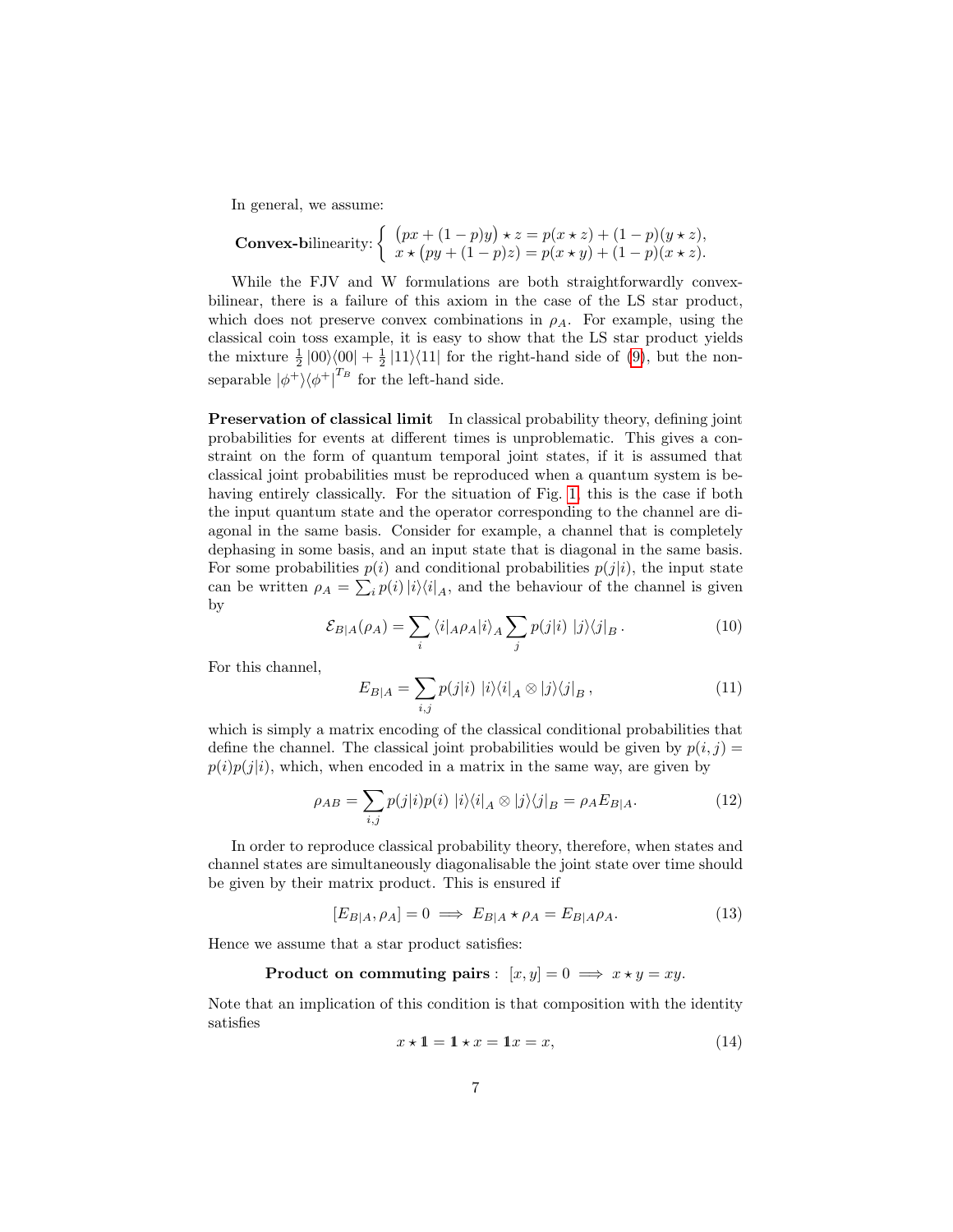

<span id="page-7-0"></span>Figure 2: Three localized regions, A, B, and C, the state on A,  $\rho_A$ , the channel from A to B,  $\mathcal{E}_{B|A}$ , and the channel from B to C,  $\mathcal{E}_{C|B}$ .

since  $[x, 1] = 0$  for all operators x.

It is easy to see that the LS joint state satisfies  $\rho_{AB}^{LS} = E_{B|A}\rho_A$  when  $E_{B|A}$ and  $\rho_A$  commute. This is also the case for the FJV joint state for a qubit at two times, as is evident from the form of Eq. [\(6\)](#page-4-0). However, the W construction does not satisfy this axiom. Consider, for example, an input state that is a pure state of a qubit, and a completely dephasing channel that preserves this state. Direct calculation shows that unless the input state is an eigenstate of one of the Pauli operators, the Wigner joint state  $\rho_{AB}^{(W)} \neq E_{B|A}\rho_A$ .

**Preservation of marginal states** An obvious desideratum for a joint state  $\rho_{AB}$  is that it returns the correct marginal states for A and B, i.e.,  $\text{Tr}_{B}\rho_{AB} = \rho_{A}$ and Tr<sub>A</sub> $\rho_{AB} = \rho_B$ . Given that  $\rho_{AB} = E_{B|A} \star \rho_A$  by definition, and that  $\rho_B = \text{Tr}_A(\rho_A E_{B|A})$ , as noted earlier, it follows that we require  $\text{Tr}_A(E_{B|A} \star \rho_A)$  $\text{Tr}_A(\rho_A E_{B|A})$ , hence also

$$
\text{Tr}_{AB}(E_{B|A} \star \rho_A) = \text{Tr}_{AB}(\rho_A E_{B|A}).
$$

This motivates the fourth axiom:

Product when traced:  $\text{Tr}(x \star y) = \text{Tr}(xy)$ .

All constructions considered in this work satisfy this requirement.

Compositionality The final axiom for the star product concerns how it composes when we wish to describe a system at more than two distinct times. Con-sider the situation of Fig. [2,](#page-7-0) with three localized regions, labelled  $A, B$  and  $C$ , joined by two channels,  $\mathcal{E}_{B|A}$  and  $\mathcal{E}_{C|B}$ .

There are two ways in which one can imagine forming the joint state  $\rho_{ABC}$ on the composite of the three regions. The first way proceeds as follows: form the joint state over the first two regions,  $\rho_{AB}$ ; define a novel kind of channel, denoted  $\mathcal{E}_{C|AB}$ , whose input is the composite of the first two regions and whose output is the third region; finally, take the star product of  $\rho_{AB}$  with  $E_{C|AB}$ , the operator corresponding to  $\mathcal{E}_{C|AB}$ :

<span id="page-7-1"></span>
$$
\rho_{ABC} \equiv E_{C|AB} \star \rho_{AB}.\tag{15}
$$

The second way proceeds as follows: define a novel kind of channel, denoted  $\mathcal{E}_{BC|A}$ , that has the first region as input and the composite of the second and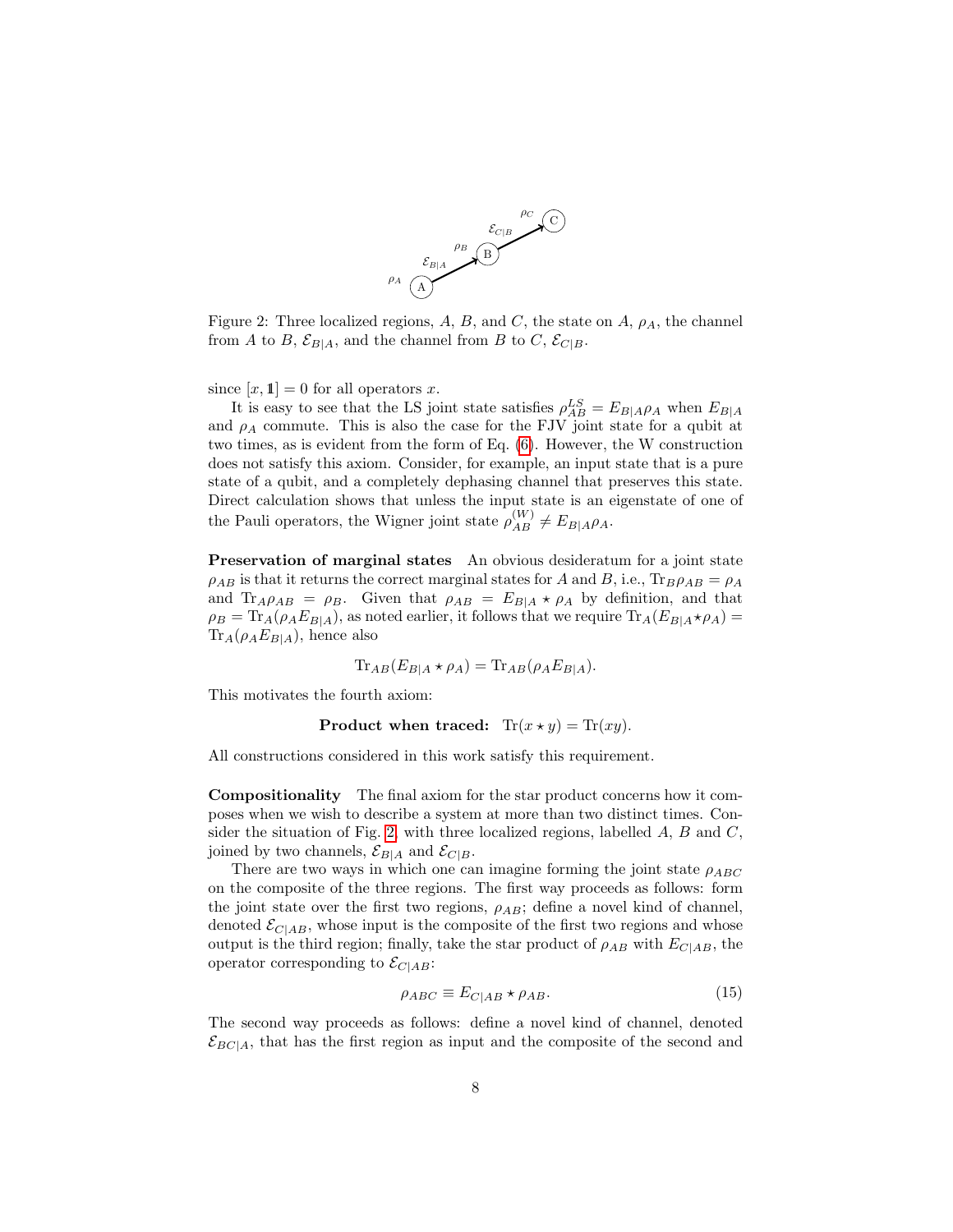the third regions as output; next, take the star product of  $\rho_A$  with  $E_{BC|A}$ , the operator corresponding to this channel:

<span id="page-8-0"></span>
$$
\rho_{ABC} \equiv E_{BC|A} \star \rho_A. \tag{16}
$$

We now consider the consequences, for both approaches, of the fact that the only dependence that  $C$  has on  $A$  is mediated by  $B$ .

In the first approach, this implies that the channel  $\mathcal{E}_{C|AB}$  is simply  $\mathcal{E}_{C|B}$ , so that  $E_{C|AB} = E_{C|B} \otimes \mathbb{1}_A$ . Using this, together with the fact that  $\rho_{AB} =$  $E_{B|A} \star \rho_A$ , Eq. [\(15\)](#page-7-1) becomes

$$
\rho_{ABC} \equiv E_{C|B} \star (E_{B|A} \star \rho_A), \tag{17}
$$

where we have again adopted our convention of suppressing identity operators. In the second approach, this fact makes it natural to define the channel state for  $\mathcal{E}_{BC|A}$  via the star product, as  $E_{BC|A} \equiv E_{C|B} \star E_{B|A}$ , which one can understand as a quantum analogue of the Markov condition for classical causal networks [\[2\]](#page-12-1). We have here allowed a channel state to appear as the second argument of the star product. This is no more objectionable than allowing a state over time to appear as the second argument, as we did in Eq. [\(15\)](#page-7-1), because for every channel state  $E_{B|A}$ , there is a state over time  $\rho_{AB}$  such that  $E_{B|A} = d_A \rho_{AB}$ , where  $d_A$  is the dimension of the Hilbert space of A. To see this, we need only note that for channel state  $E_{B|A}$  and input state  $\frac{1}{d_A}\mathbf{1}_A$ , the state over time is  $\rho_{AB} = E_{B|A} \star \frac{1}{d_A} \mathbb{1}_A$  and by our assumption of being product on commuting pairs, this reduces to  $\rho_{AB} = \frac{1}{d_A} E_{B|A}$ , so that (invoking convex-bilinearity) we can write  $E_{C|B} \star E_{B|A}$  as  $d_A(\tilde{E}_{C|B} \star \rho_{AB}).$ 

Using  $E_{BC|A} \equiv E_{C|B} \star E_{B|A}$ , Eq. [\(16\)](#page-8-0) becomes

$$
\rho_{ABC} \equiv (E_{C|B} \star E_{B|A}) \star \rho_A. \tag{18}
$$

Our last condition on the star product is motivated by the idea that the two techniques just described for defining a joint state over three times should give the same result,

$$
E_{C|B} \star (E_{B|A} \star \rho_A) = (E_{C|B} \star E_{B|A}) \star \rho_A.
$$
\n(19)

This can be ensured by taking the star product to be associative (note that the considerations above merely motivate associativity but do not imply it). Our final condition, therefore, is

Associativity :  $x \star (y \star z) = (x \star y) \star z$ .

The W formulation defines an associative star product. The LS star product, however, is not associative, as noted by LS in Sec. VII of [\[11\]](#page-13-1). In particular, the second argument of the LS star product is required to be a positive operator in order for the square root of the operator to be uniquely defined—and yet nonpositive operators arise as joint states over time. Indeed, the fact that the LS star product does not support composition across time was highlighted by LS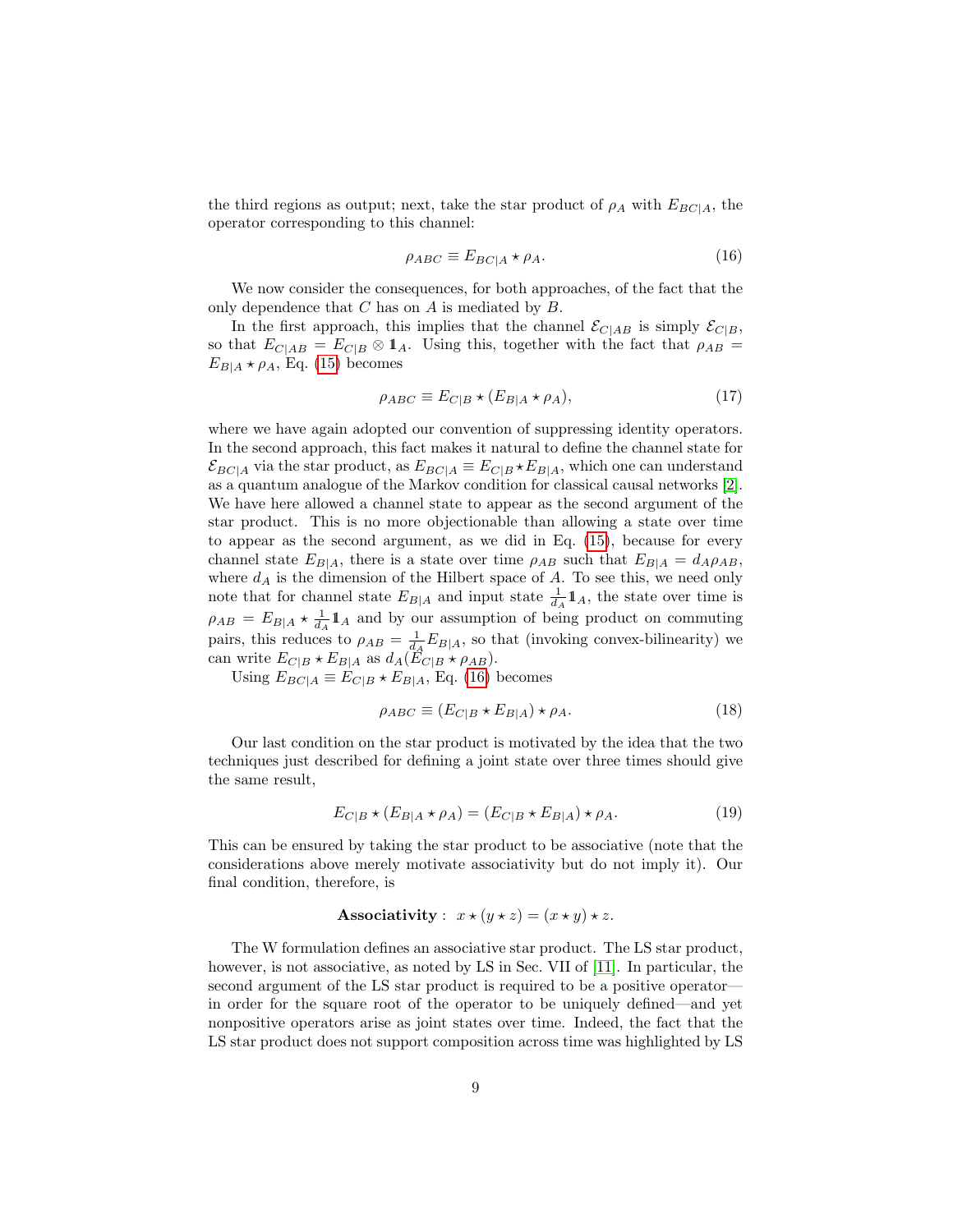|             |                | Convex-   | Product on | Product |              |
|-------------|----------------|-----------|------------|---------|--------------|
|             | Hermitian? $ $ | bilinear? | commuting  | when    | Associative? |
|             |                |           | pairs?     | traced? |              |
|             |                |           |            |         |              |
| <b>F.JV</b> |                |           |            |         |              |
|             |                |           |            |         |              |

<span id="page-9-0"></span>Table 1: Satisfaction of axioms by star products of the three constructions of states over time.  $(*see text for details)$ 

as one of its most significant shortcomings, motivating the search for alternative approaches.

The FJV construction is interesting with regard to associativity. One can verify that the FJV construction for a single qubit at three times gives a joint state:  $(5,1)$ 

$$
\rho_{ABC}^{(FJV)} = E_{C|B} \star_{\text{FJV}} (E_{B|A} \star_{\text{FJV}} \rho_A),
$$

where, as noted previously,  $\star_{\text{FJV}}$  is the Jordan product. Although the Jordan product is non-associative in general, it is associative for triples of operators of the form  $E_{C|B} \otimes \mathbf{1}_A$ ,  $E_{B|A} \otimes \mathbf{1}_B$ , and  $\rho_A \otimes \mathbf{1}_B \otimes \mathbf{1}_C$ , that is, (suppressing identities as usual)

$$
E_{C|B} \star_{\text{FJV}} (E_{B|A} \star_{\text{FJV}} \rho_A) = (E_{C|B} \star_{\text{FJV}} E_{B|A}) \star_{\text{FJV}} \rho_A.
$$
 (20)

The reason is that  $\rho_A \otimes \mathbf{1}_B \otimes \mathbf{1}_C$  commutes with  $E_{C|B} \otimes \mathbf{1}_A$ . These observations extend to a single qubit considered over an arbitrary number of time steps. Hence although the Jordan product is non-associative, it is associative when restricted to operators of the correct form to describe a quantum system passing through a sequence of channels. Hence a unique joint state is defined without privileging any particular way of grouping the different time steps. When one considers an arbitrary number of qubits, the situation becomes more subtle: an FJV star product can again be inferred, but in this case it is more complicated than the Jordan product of Eq. [\(6\)](#page-4-0). A similar situation arises for systems whose dimension is a power of a prime. For other systems, the proposal is ambiguous. We omit the details as these issues are non-essential for our purposes.

## 4 Main theorem

We now have five criteria for states across time, expressed as axioms for a star product: Hermiticity, convex-bilinearity, product when commuting, product when traced, and associativity. The satisfaction or otherwise of these axioms, for each of LS, FJV, and the W construction are summarised in Table [1.](#page-9-0) None of these constructions satisfies all of the axioms.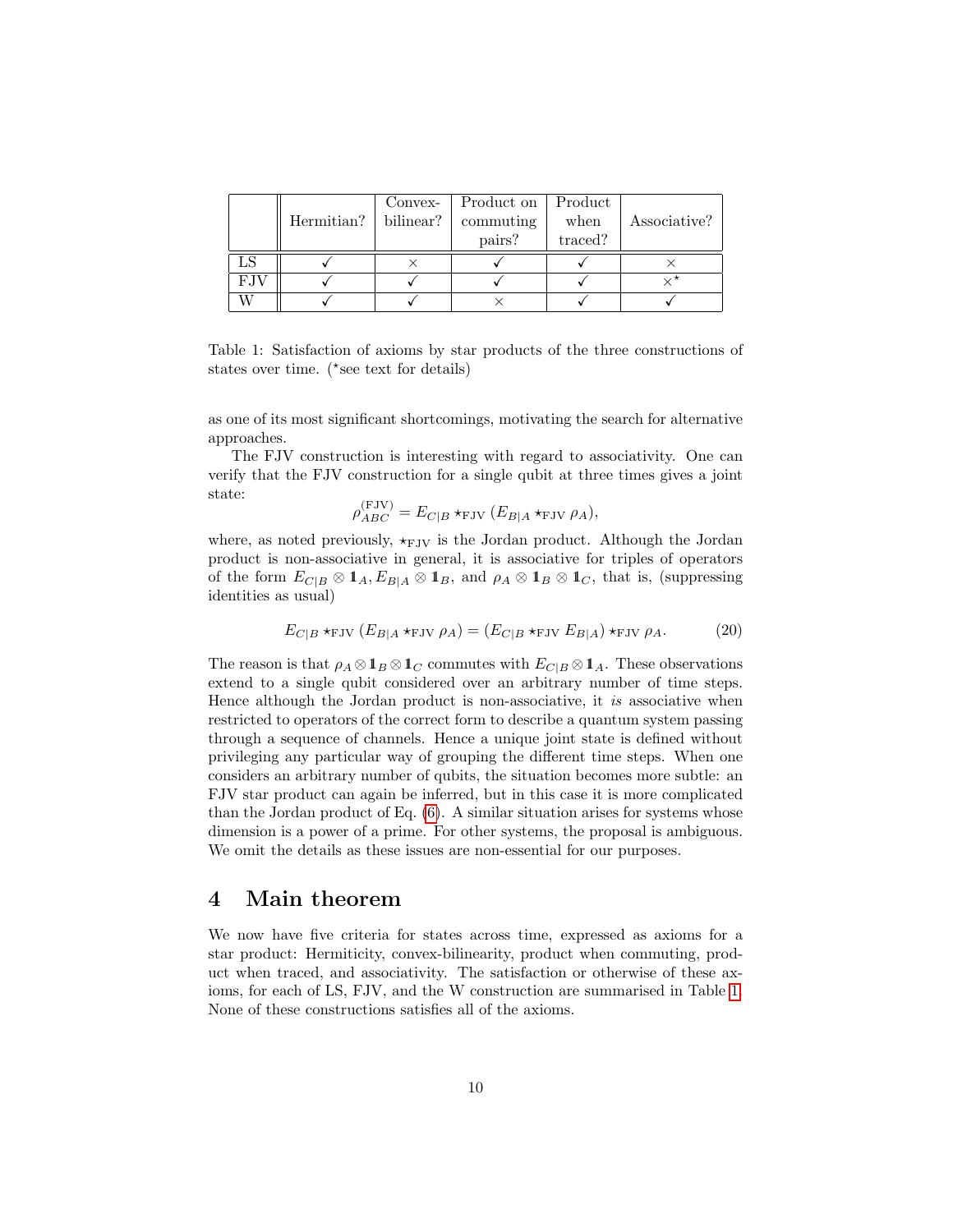<span id="page-10-0"></span>**Theorem 1.** Let  $\mathbb{H}_n$  be the set of n-by-n Hermitian matrices. There is no function  $\star: \mathbb{H}_n \times \mathbb{H}_n \to \mathbb{H}_n$  satisfying convex-bilinearity, product on commuting pairs, product when traced, and associativity.

In other words, there is no definition of a state over time that satisfies the five axioms given in this paper. We provide the proof of this result in Appendix [B.](#page-15-0)

It is natural to consider what happens when one or more of the axioms is dropped.

Suppose that Hermiticity is not assumed, and that the star product is assumed to be a map  $\star: \mathbb{M}_n \times \mathbb{M}_n \to \mathbb{M}_n$ , where  $\mathbb{M}_n$  is the complex vector space of all  $n$ -by-n matrices. In this case, as we also show in Appendix [B,](#page-15-0) the remaining four axioms force the following form of the star product.

<span id="page-10-1"></span>**Theorem 2.** Let  $\mathbb{M}_n$  be the complex vector space of n-by-n matrices. The only functions  $\star : \mathbb{M}_n \times \mathbb{M}_n \to \mathbb{M}_n$  satisfying convex-bilinearity, product on commuting pairs, product when traced, and associativity are  $x \star y = xy$  and  $x \star y = yx$ .

In this case, there are only two possibilities for the star product, corresponding to straightforward (left and right) matrix multiplication. The possibility of taking the star product to be matrix multiplication was noted in [\[11\]](#page-13-1) as one way to overcome the shortcomings of the LS star product. We comment on some of the consequences of such a choice in the discussion section.

If associativity is dropped, while the other four axioms (including Hermiticity) are maintained, then the FJV construction provides an interesting example of a means to construct states over time.

Finally, in Appendix [C,](#page-17-0) we also consider the possibility that the result of the star product is a matrix in a larger (or smaller) state space, with

$$
\star: \mathbb{M}_n \times \mathbb{M}_n \to \mathbb{M}_m \qquad m \neq n.
$$

With suitable refinements for the axioms of *product on commuting pairs* and associativity, the conclusion of the theorem remains essentially the same.

### 5 Discussion

We have considered methods for constructing quantum states over time, focussing on simple cases of spatio-temporally localized quantum systems evolving through a sequence of quantum channels. We have identified a set of physicallymotivated criteria for such a construction, and Theorem [1](#page-10-0) shows that there is no construction that satisfies all of the criteria.

Is there a way that the apparent no-go result of Theorem [1](#page-10-0) can be avoided? The most obvious way is to question whether the axioms that we have identified are themselves reasonable.

The axioms of convex-bilinearity and of product when traced seem to be essential if the joint state is to play a role that is analogous to the role played by the joint state of composite systems at a given time.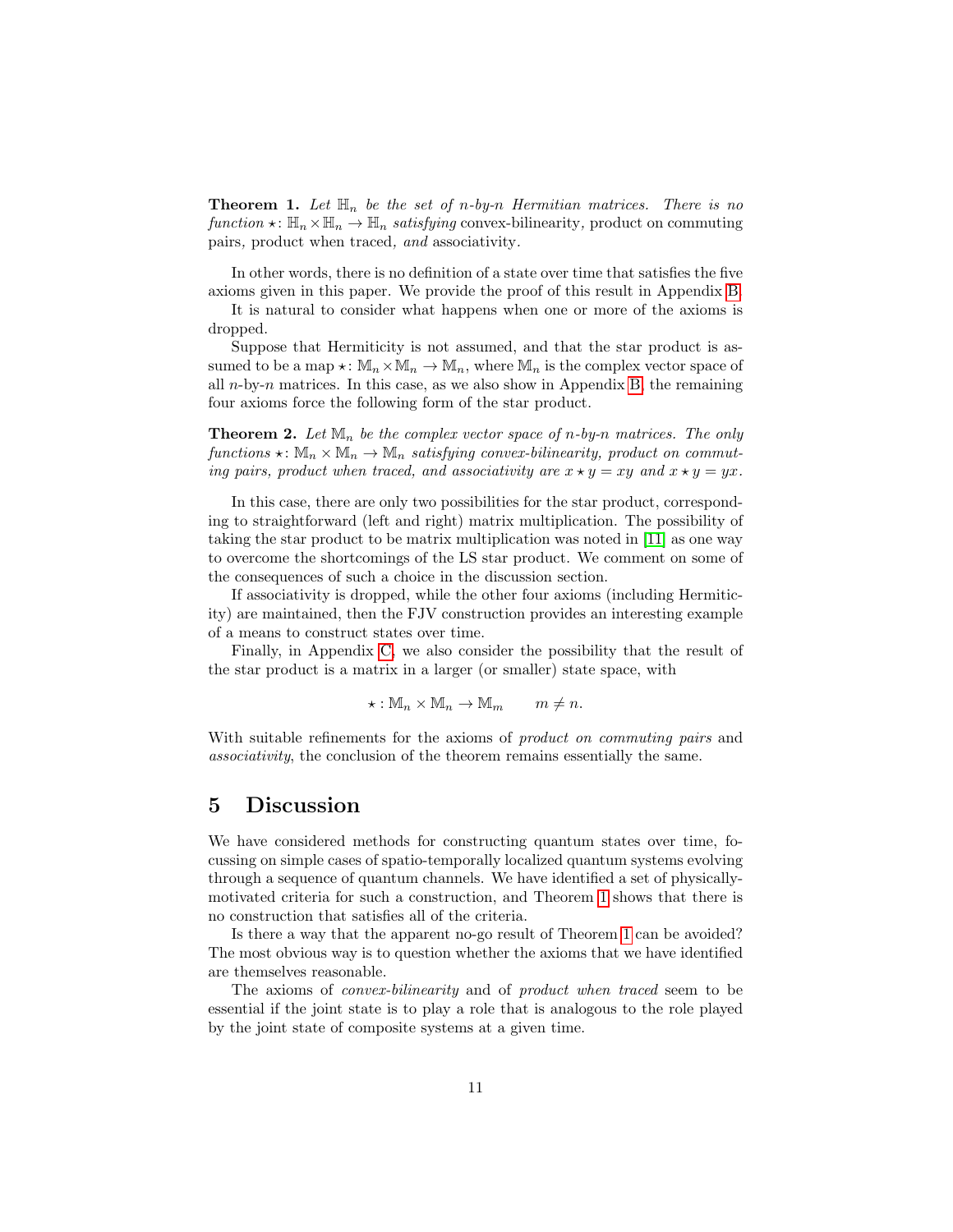Reproducing classical joint probabilities when the initial state and the channel states all commute also seems essential, at least if the quantum states over time are to be seen as generalizations of classical probability distributions in the way that standard quantum density matrices are seen as generalizations of classical probability distributions. However, it is reasonable to judge a pairing of initial state and channel state to be classical only when they are jointly diagonalisable in a basis that is a tensor product of a fixed basis for each system rather than simply jointly diagonalisable. Therefore, the assumption that the joint state should be equivalent to a joint probability distribution for such pairs only warrants that the star product should reduce to the matrix product on certain pairs of commuting operators, rather than all pairs of commuting operators, as the condition asserts. Hence there may be some wiggle room in constructing joint states that reproduce classical joint probabilities in the desired sense but do not satisfy the axiom.

As noted in the previous section, if the state over time is not assumed to be Hermitian, then Theorem 2 shows that matrix multiplication is the only construction that satisfies the remaining axioms.

We also noted that if one does not assume associativity, then the FJV construction satisfies the other four axioms. Furthermore, although the FJV star product is not associative for arbitrary triples of operators, we have shown that on the restricted domain of triples of operators corresponding to a sequence of channel states, it is associative.

A disadvantage of the FJV construction as stated, however, is that it is defined only for collections of qubits. It can be applied to systems whose dimension is a power of 2 by regarding them as composite systems made up of qubits, but then there is an arbitrariness in the choice of how to factorize the larger Hilbert space into component systems. There is also a natural generalization of the proposal from a qubit to a system of prime dimension, but how to generalize the proposal to systems of arbitrary dimension remains ambiguous.

There is an interesting relationship between the FJV construction and that corresponding to matrix multiplication, at least for a single qubit considered at two times: the joint state  $\rho_{AB}^{(\text{FJV})}$  is a Hermitian operator whose eigenspectrum coincides with the positive and real eigenspectrum of  $\rho_{AB}^{(MM)} = E_{B|A}\rho_A$ . That is,  $\rho_{AB}^{(\text{FJV})}$  can be obtained from  $\rho_{AB}^{(\text{MM})}$  by removing the latter's imaginary eigenvalues.

In seeking to define a state for a composite over time, we have here considered to what extent the formal properties of such a state could resemble those of a state for a composite at a given time. It would also be interesting to approach the problem from a purely operational point of view, where the aim is to define a joint state by reference to predictions for experimental interventions on systems at different times. For instance, it would be interesting to consider the relationships between the various constructions considered here and the predictions for the outcomes of weak measurements performed across multiple time steps [\[20\]](#page-13-10).

In all of the proposals for defining a state over time that we have considered, the set of operators that can describe a joint state of a system considered at two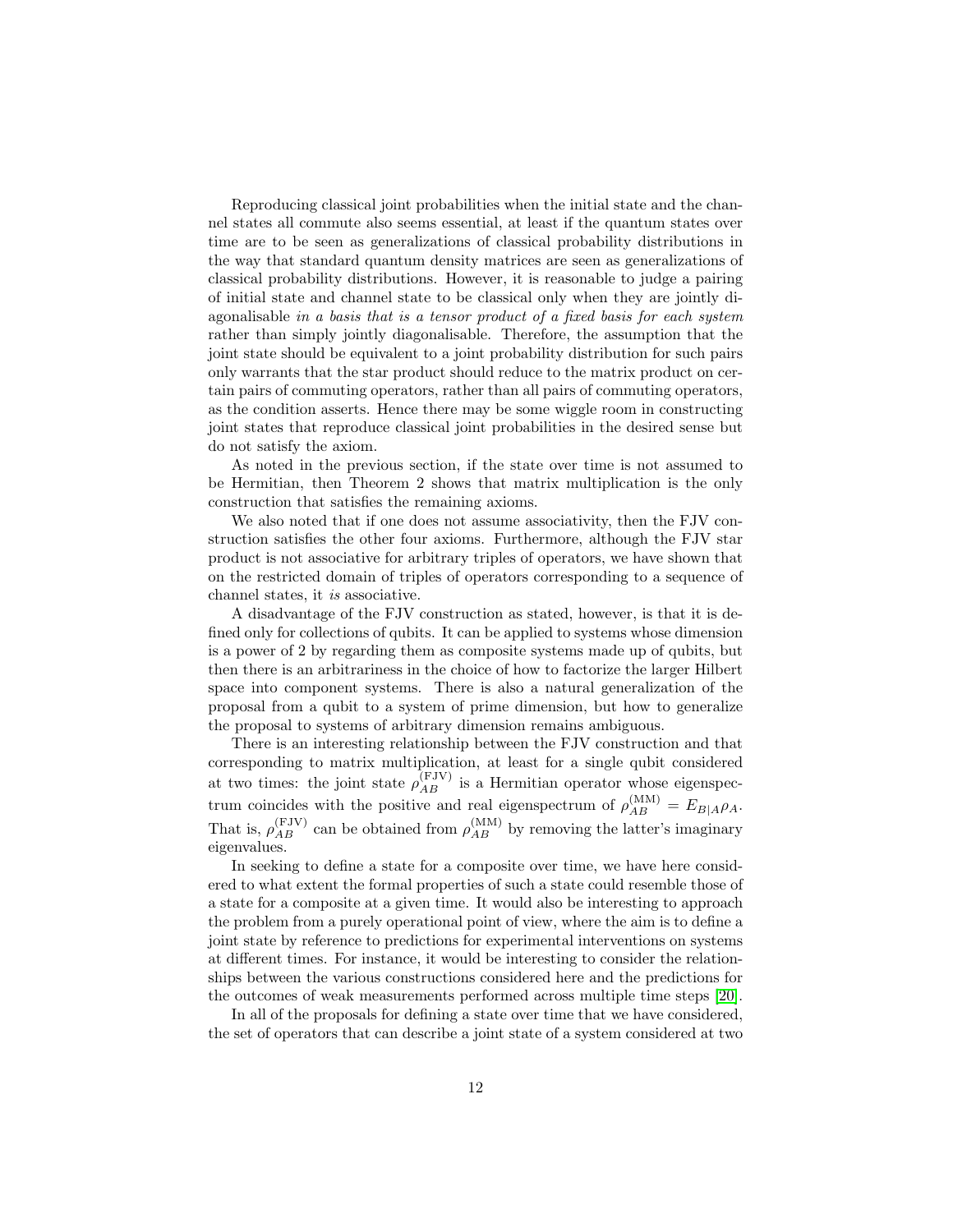times is distinct from the set of operators that can describe a state of two copies of the system at a given time. This contrasts with classical probability theory, where the possible joint probability distributions on a pair of systems is the same in the two cases. This suggests that even if a sensible notion of a state over time can be defined, quantum theory still manifests an asymmetry between space and time that is not present in classical probability theory (analogous, perhaps, to the fact that relativity theory still distinguishes space and time through the signature of the metric). Indeed, this conclusion is supported by the results of [\[21\]](#page-13-11), which demonstrate that in quantum theory, unlike classical theories, the set of correlations that can be generated by two systems that are related as cause and effect is different from the set that can be generated by two systems that are both effects of a common cause. Further investigations into operationallymotivated definitions of states over time are likely to shed additional light on the precise nature of this asymmetry.

# References

- <span id="page-12-0"></span>[1] Chris J. Isham. Integrable Systems, Quantum Groups, and Quantum Field Theories, chapter Canonical Quantum Gravity and the Problem of Time, pages 157–287. Springer Netherlands, Dordrecht, 1993.
- <span id="page-12-1"></span>[2] Judea Pearl. Causality: Models, Reasoning, and Inference. Cambridge University Press, New York, NY, USA, 2000.
- <span id="page-12-2"></span>[3] Richard P. Feynman. Space-time approach to non-relativistic quantum mechanics. Reviews of Modern Physics, 20(2):367, 1948.
- <span id="page-12-3"></span>[4] Rafael D. Sorkin. Forks in the road, on the way to quantum gravity. International Journal of Theoretical Physics, 36(12):2759–2781, December 1997.
- <span id="page-12-4"></span>[5] Robert B Griffiths. Consistent histories and the interpretation of quantum mechanics. Journal of Statistical Physics, 36(1-2):219–272, 1984.
- <span id="page-12-5"></span>[6] Roland Omnes. Logical reformulation of quantum mechanics. i. foundations. Journal of Statistical Physics, 53(3-4):893–932, 1988.
- <span id="page-12-6"></span>[7] Murray Gell-Mann and James B Hartle. Quantum mechanics in the light of quantum cosmology. Complexity, entropy and the physics of information, 8, 1990.
- <span id="page-12-7"></span>[8] Yakir Aharonov, Sandu Popescu, Jeff Tollaksen, and Lev Vaidman. Multiple-time states and multiple-time measurements in quantum mechanics. Physical Review A, 79(5):052110, 2009.
- <span id="page-12-8"></span>[9] Lucien Hardy. The operator tensor formulation of quantum theory. Philosophical Transactions of the Royal Society of London A: Mathematical, Physical and Engineering Sciences, 370(1971):3385–3417, 2012.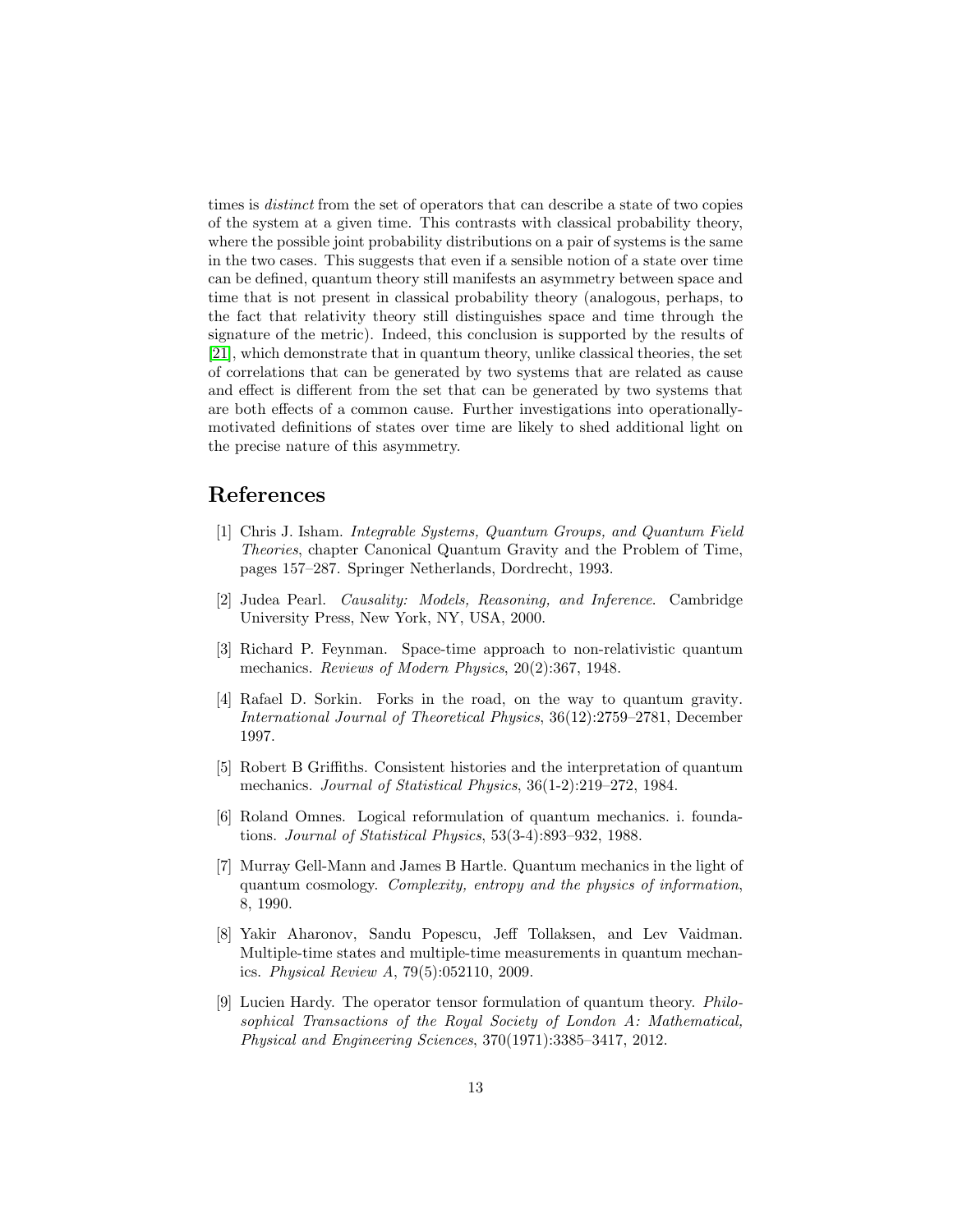- <span id="page-13-0"></span>[10] Giulio Chiribella, Giacomo Mauro D'Ariano, and Paulo Perinotti. Quantum circuit architecture. Phys. Rev. Lett., 101:060401, 2008.
- <span id="page-13-1"></span>[11] Matthew S. Leifer and Robert W. Spekkens. Towards a formulation of quantum theory as a causality neutral theory of Bayesian inference. Physical Review A, 88(5):052130, 2013.
- <span id="page-13-2"></span>[12] Joseph Fizsimons, Jonathan A. Jones, and Vladko Vedral. Quantum correlations which imply causation. arXiv:1302.2731, 2013.
- <span id="page-13-3"></span>[13] Ognyan Oreshkov, Fabio Costa, and Časlav Brukner. Quantum correlations with no causal order. Nature Communications, 3:1092, 2012.
- <span id="page-13-4"></span>[14] A. Jamio kowski. Linear transformations which preserve trace and positive semidefiniteness of operators. Rep. Math. Phys., 3:275–278, 1972.
- <span id="page-13-5"></span>[15] Man-Duen Choi. Completely positive linear maps on complex matrices. Linear Algebra and its Applications, 10:285–290, 1975.
- <span id="page-13-6"></span>[16] Matthew S Leifer. Quantum dynamics as an analog of conditional probability. Physical Review A, 74(4):042310, 2006.
- <span id="page-13-7"></span>[17] Matthew S. Leifer and David Poulin. Quantum graphical models and belief propagation. Annals of Physics, 323(8):1899–1946, 2008.
- <span id="page-13-8"></span>[18] William K. Wooters. A Wigner-function formulation of finite-state quantum mechanics. Annals of Physics, 176:1–21, 1987.
- <span id="page-13-9"></span>[19] David Gross. Hudson's theorem for finite-dimensional quantum systems. Journal of Mathematical Physics, 47(12):122107, 2006.
- <span id="page-13-10"></span>[20] Shmuel Marcovitch and Benni Reznik. Structural unification of space and time correlations in quantum theory.  $arXiv:1103.2557$ , 2011.
- <span id="page-13-11"></span>[21] Katja Ried, Megan Agnew, Lydia Vermeyden, Dominik Janzing, Robert W. Spekkens, and Kevin J. Resch. A quantum advantage for inferring causalstructure. Nature Physics, 11(5):414–420, March 2015.
- <span id="page-13-12"></span>[22] Chris Heunen and Clare Horsman. Matrix multiplication is determined by orthogonality and trace. Linear Algebra and its Applications, 439(12):4130– 4134, 2013.
- <span id="page-13-13"></span>[23] Bent Fuglede. A commutativity theorem for normal operators. Proceedings of the National Academy of Sciences of the USA, 36(1):35–40, 1950.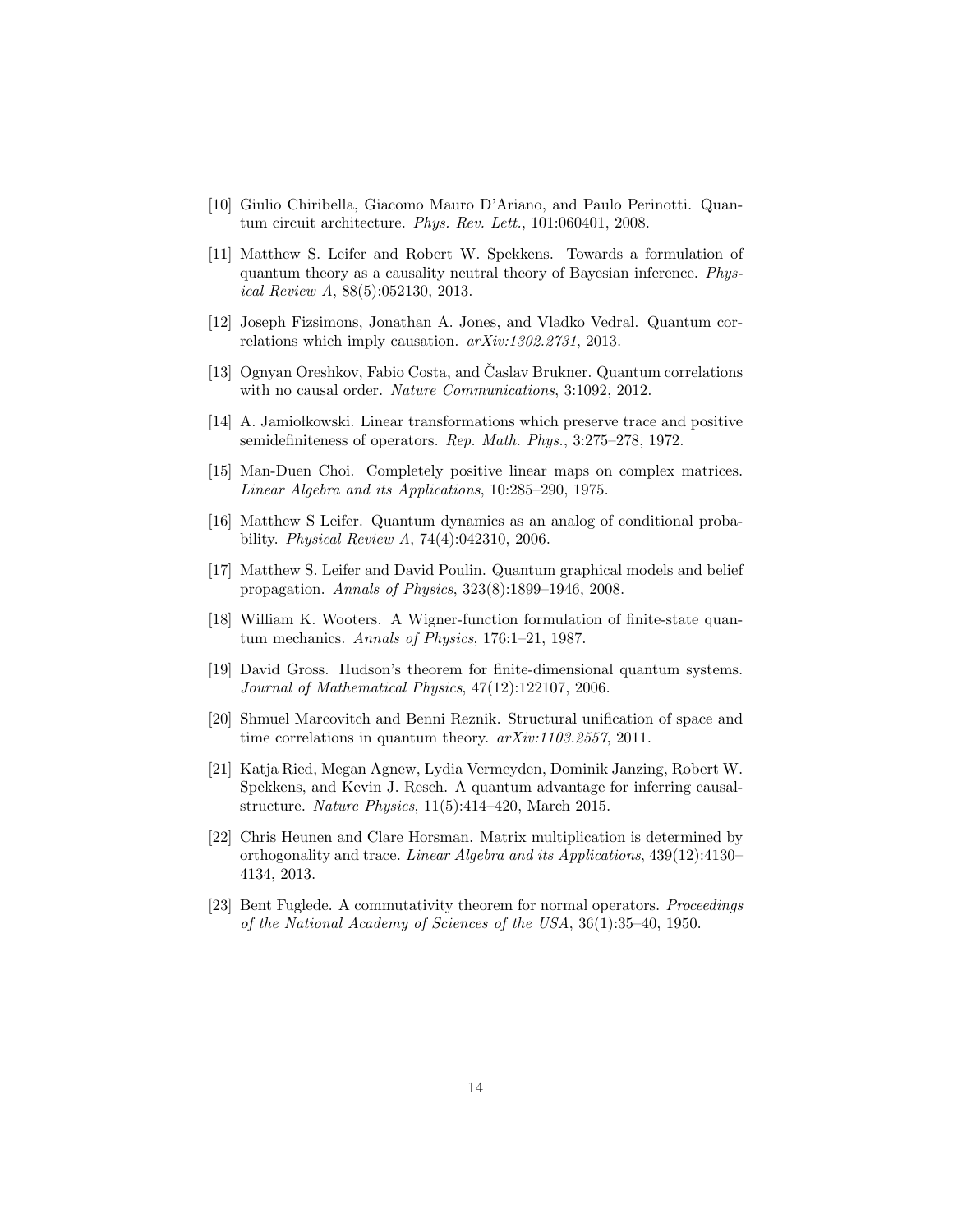### <span id="page-14-0"></span>A The FJV construction as a star product

In this appendix, we show that the Fitzsimons-Jones-Vedral construction [\(5\)](#page-4-1) corresponds to the Jordan product  $\rho_{AB} = \frac{1}{2} \left( \rho_A E_{B|A} + E_{B|A} \rho_A \right)$  for a qubit at two times. Recall that the FJV construction defines a state of two systems as

<span id="page-14-1"></span>
$$
\rho_{AB}^{(\text{FJV})} = \frac{1}{4} \left( \sum_{i=0}^{3} \langle \sigma_i \otimes \sigma_j \rangle \ \sigma_i \otimes \sigma_j \right). \tag{21}
$$

The expectations are defined operationally with respect to measurements of the Pauli operators with the projection postulate as the state update rule. Thus,  $\langle \sigma_i \otimes \sigma_j \rangle$  is read for a state over time as the expectation value of the product of outcomes of a projective measurement of  $\sigma_i$  followed by a measurement of  $\sigma_j$ (where, after the first measurement, A is in the eigenstate of  $\sigma_i$  corresponding to the outcome of that measurement).

Using the fact that the state at the output of the channel is given by  $\text{Tr}_A(E_{B|A}\rho_A)$ , we have

$$
\langle \sigma_i \otimes \sigma_j \rangle = \text{Tr} \left( E_{B|A} (\rho_A^{i+} \otimes \sigma_j) \right) - \text{Tr} \left( E_{B|A} (\rho_A^{i-} \otimes \sigma_j) \right)
$$
  
= 
$$
\text{Tr} \left( E_{B|A} ((\rho_A^{i+} - \rho_A^{i-}) \otimes \sigma_j) \right), \tag{22}
$$

where  $\rho_A^{i+}$  is the subnormalized state of A after projection onto the +1 eigenspace of  $\sigma_i$ , and similarly for  $\rho_A^{i-}$ , i.e.,  $\rho_A^{i\pm} \equiv P^{i\pm} \rho_A P^{i\pm}$  where  $P^{i\pm} \equiv (1 \pm \sigma_i)/2$ .

Noting that

$$
\rho_A^{i+} - \rho_A^{i-} = \frac{1}{4} ((1 + \sigma_i)\rho_A(1 + \sigma_i) - (1 - \sigma_i)\rho_A(1 - \sigma_i))
$$
  
= 
$$
\frac{1}{2} (\sigma_i \rho_A + \rho_A \sigma_i),
$$
 (23)

we obtain

$$
\langle \sigma_i \otimes \sigma_j \rangle = \frac{1}{2} \operatorname{Tr} \left( E_{B|A} ((\sigma_i \rho_A + \rho_A \sigma_i) \otimes \sigma_j) \right)
$$
  

$$
= \frac{1}{2} \operatorname{Tr} \left( \rho_A E_{B|A} (\sigma_i \otimes \sigma_j) + E_{B|A} \rho_A (\sigma_i \otimes \sigma_j) \right), \tag{24}
$$

where in the last equality we have used the cyclic property of the trace.

Eq. [\(21\)](#page-14-1) implies that

<span id="page-14-3"></span><span id="page-14-2"></span>
$$
\langle \sigma_i \otimes \sigma_j \rangle = \text{Tr}\left(\rho_{AB}^{(\text{FJV})}(\sigma_i \otimes \sigma_j)\right),\tag{25}
$$

Combining Eqs. [\(24\)](#page-14-2) and [\(25\)](#page-14-3), and using the fact that the expectation values of products of Paulis uniquely define an operator, we conclude that  $\rho_{AB}^{(FJV)}$  =  $\frac{1}{2}(\rho_A E_{B|A} + E_{B|A}\rho_A)$  as claimed.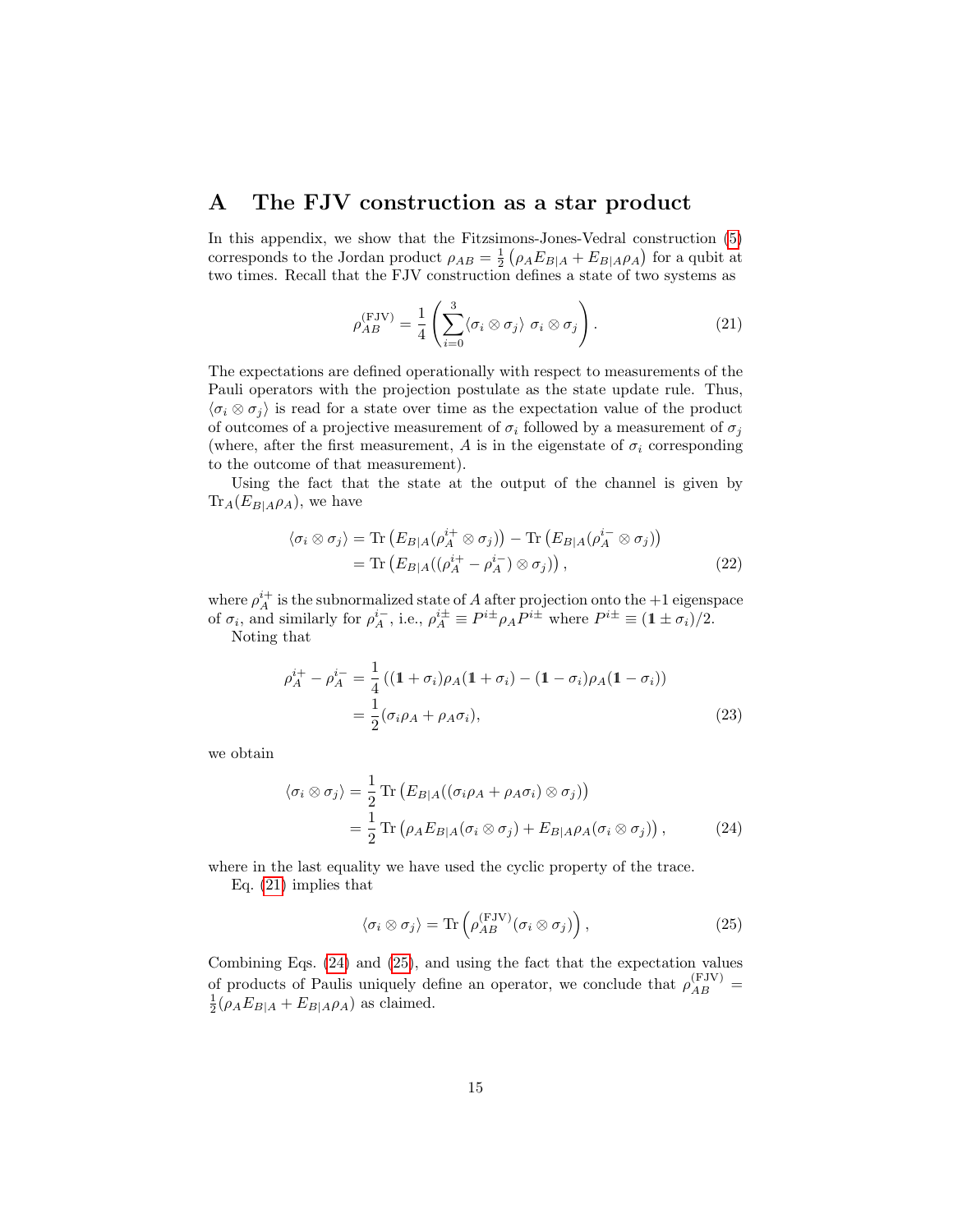# <span id="page-15-0"></span>B Derivation of main theorems

Key to the derivation of Theorems [1](#page-10-0) and [2](#page-10-1) is the following result [\[22,](#page-13-12) Theorem 1]:

A function  $\star: \mathbb{M}_n \times \mathbb{M}_n \to \mathbb{M}_n$  satisfies (A), (B), (I), (T) and (O) if and only if either  $x \star y = xy$  for all  $x, y \in M_n$ , or  $x \star y = yx$  for all  $x, y \in \mathbb{M}_n$ .

Here, condition  $(A)$  is precisely our associativity condition and  $(T)$  is the product when traced axiom. Condition (I) is the identity composition, Eq. [\(14\)](#page-6-0) above, and condition (O) is that

 $x \star y = 0$  when  $xy = yx = 0$ ,  $xx = x$ , and  $yy = y$ , for  $x, y \in M_n$ .

Both the condition (I) and the condition (O) follow straightforwardly from the product on commuting pairs axiom. The one remaining condition, (B), is bilinearity over the complex numbers. On the face of it this is slightly stronger than our axiom of convex-bilinearity. Nonetheless, Theorems [1](#page-10-0) and [2](#page-10-1) follow from [\[22,](#page-13-12) Theorem 1], along with the following lemma.

<span id="page-15-1"></span>**Lemma 3.** Let  $\mathbb{H}_n$  be the set of n-by-n Hermitian matrices, and  $\mathbb{M}_n$  the set of all n-by-n complex matrices. Any convex-bilinear function  $\star : \mathbb{H}_n \times \mathbb{H}_n \to \mathbb{H}_n$ satisfying product on commuting pairs, product when traced, and associativity, extends uniquely to a complex bilinear function  $\star : \mathbb{M}_n \times \mathbb{M}_n \to \mathbb{M}_n$ , which also satisfies product on commuting pairs, product when traced, and associativity.

Theorem [2](#page-10-1) follows from [\[22,](#page-13-12) Theorem 1], since if the star product is merely convex-bilinear and satisfies the other requirements, then it follows from the lemma that it must in fact be complex bilinear and still satisfy the other require-ments. Theorem [1](#page-10-0) follows since if there were a function on  $\mathbb{H}_n \times \mathbb{H}_n$  satisfying the five axioms, then by the lemma it would extend to a function on  $\mathbb{M}_n \times \mathbb{M}_n$ that satisfies  $(A)$ ,  $(B)$ ,  $(I)$ ,  $(T)$  and  $(O)$ , hence could only be left or right matrix multiplication: but matrix multiplication does not preserve hermiticity.

We now provide the proof of lemma [3.](#page-15-1)

*Proof.* We first show that any convex-bilinear function  $\star : \mathbb{H}_n \times \mathbb{H}_n \to \mathbb{H}_n$  satisfying the other axioms is in fact bilinear over the reals. It follows from the product on commuting pairs axiom that  $x\star 0 = 0\star x = 0$  where 0 here denotes the n-by-n matrix all of whose components are 0 . By considering convex combinations of the form  $x = rx' + (1 - r)0$  (for  $0 \le r \le 1$ ), or  $x = (1/r)x' + (1 - 1/r)0$  (for  $r \ge 1$ , it is then easy to show that  $(rx) \star y = r(x \star y)$  for any  $r \ge 0$ . Recall that a conic combination of  $x_i \in \mathbb{H}_n$  is  $\sum_i r_i x_i$  for nonnegative real weights  $r_i$ . Writing  $r = \sum_i r_i$  yields  $(\sum_i r_i x_i) \star y = r((1/r \sum_i r_i x_i) \star y) = \sum_i r_i(x_i \star y)$ , where the last equality follows from convex bilinearity. Hence the function  $\star$  is linear over conic combinations. Finally, consider a linear combination  $x = \sum_{i \in I} s_i x_i$  with  $s_i \in \mathbb{R}$ . Chop the index set I into  $I_-=\{i\in I\mid s_i<0\}$  and  $I_+=\{i\in I\mid s_i\geq 0\}.$ Then  $x + \sum_{i \in I_{-}} |s_i|x_i| = \sum_{i \in I_{+}} s_i x_i$ , where each side of this equation is a conic combination of elements of  $\mathbb{H}_n$ . Taking the star product with y yields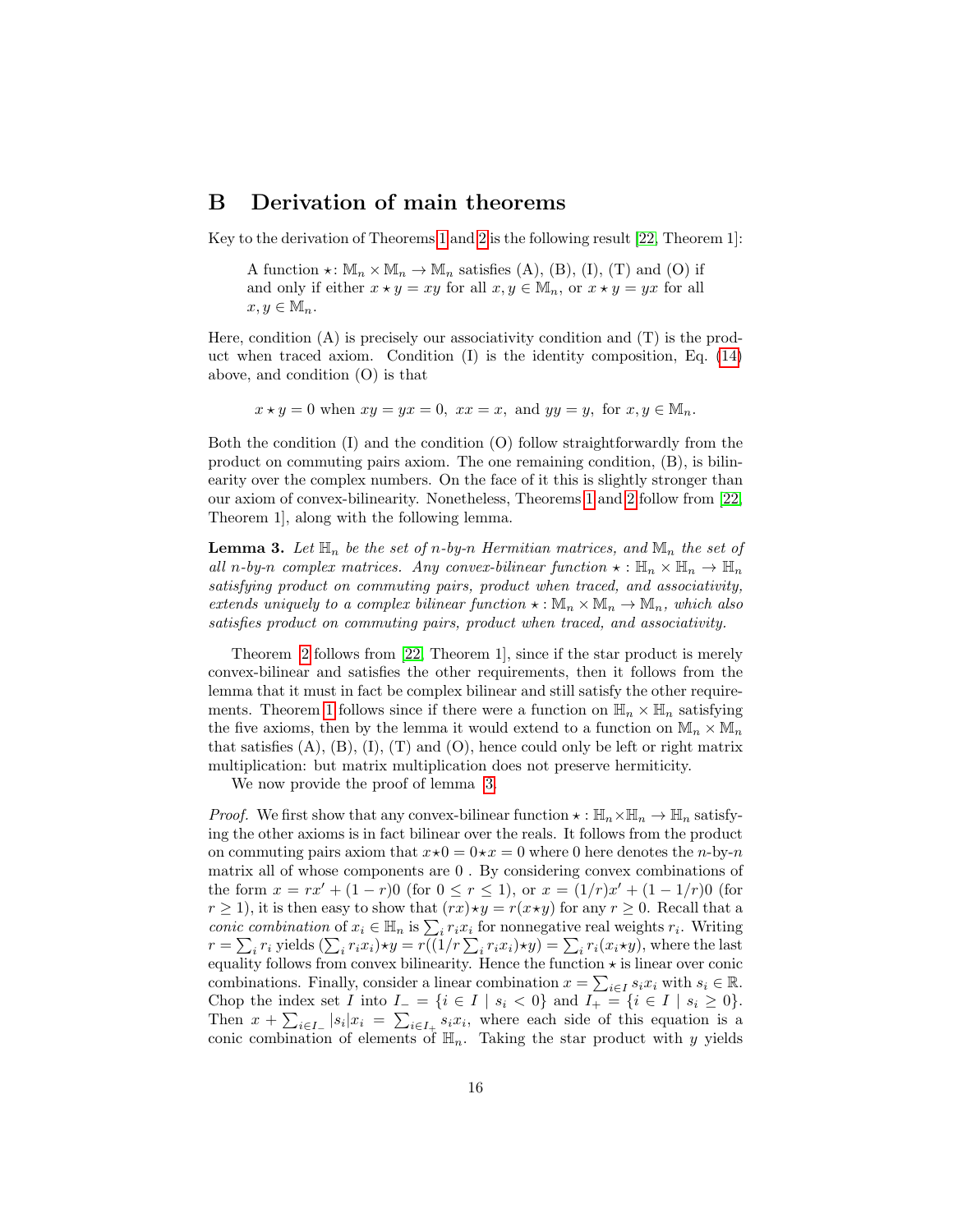$(x + \sum_{i \in I_-} |s_i|x_i) \star y = (\sum_{i \in I_+} s_i x_i) \star y$ , which after using conic linearity and rearranging gives  $x \star y = \sum_i s_i(x_i \star y)$ . Similar reasoning applied to the second argument yields bilinearity over the reals, as claimed.

We now prove that any product  $\star: \mathbb{H}_n \times \mathbb{H}_n \to \mathbb{H}_n$ , which is bilinear over the reals, and satisfies the remaining axioms, extends to a product on  $\mathbb{M}_n$ , which is bilinear over the complex numbers, and still satisfies the remaining axioms. Recall that a matrix  $x \in \mathbb{M}_n$  is Hermitian if  $x^{\dagger} = x$ , and anti-Hermitian if  $x^{\dagger} = -x$ ; there is a bijection  $x \mapsto ix$  between Hermitian and anti-Hermitian matrices. Any matrix  $x \in M_n$  equals  $x = x_h + x_a$  for a unique Hermitian  $x_h \in \mathbb{H}_n$  and anti-Hermitian  $x_a$ , given by  $x_h = \frac{1}{2}(x + x^{\dagger})$  and  $x_a = \frac{1}{2}(x - x^{\dagger})$ . Define  $\star: \mathbb{M}_n \times \mathbb{M}_n \to \mathbb{M}_n$  by

$$
x \star y = x_h \star y_h - i(x_h \star iy_a) - i(ix_a \star y_h) - (ix_a \star iy_a).
$$

Observe that this is well-defined, and that

$$
(x \star y)_h = x_h \star y_h - ix_a \star iy_a,
$$
  
\n
$$
(x \star y)_a = -i(x_h \star iy_a + ix_a \star y_h).
$$

Associativity of the extended function  $\mathbb{M}_n\times\mathbb{M}_n\to\mathbb{M}_n$  now follows from associativity of the original function  $\mathbb{H}_n \times \mathbb{H}_n \to \mathbb{H}_n$  by a straightforward computation, and the same goes for the condition of being product when traced and for complex bilinearity. We write out the latter explicitly. Suppose that  $\lambda = \alpha + i\beta$  for  $\alpha, \beta \in \mathbb{R}$ . Observe that  $(\lambda x)_h = \alpha x_h + \beta i x_a$ , and  $i(\lambda x)_a = \alpha i x_a - \beta x_h$ . Then:

$$
(\lambda x) \star y = (\alpha x_h + \beta i x_a) \star y_h - i((\alpha x_h + \beta i x_a) \star i y_a)
$$
  
\n
$$
- i((\alpha i x_a - \beta x_h) \star y_h) - (\alpha i x_a - \beta x_h) \star i y_a
$$
  
\n
$$
= (\alpha + \beta i)(x_h \star y_h) - i(\alpha + \beta i)(x_h \star (i y_a))
$$
  
\n
$$
- i(\alpha + \beta i)((i x_a) \star y_h) - (\alpha + \beta i)(i x_a \star i y_a)
$$
  
\n
$$
= \lambda (x \star y),
$$

and similarly  $x \star (\lambda y) = \lambda (x \star y)$ . Using  $(x+y)_h = x_h + y_h$  and  $(x+y)_a = x_a + y_a$ gives  $(x + y) \star z = x \star z + y \star z$  similarly easily.

Finally, consider the condition of being product on commuting pairs.

First, consider the case where  $x \in M_n$  is normal, that is,  $xx^{\dagger} = x^{\dagger}x$ . By assumption  $xy = yx$ , and so  $x^{\dagger}y^{\dagger} = (yx)^{\dagger} = (xy)^{\dagger} = y^{\dagger}x^{\dagger}$ , too. By Fuglede's theorem [\[23\]](#page-13-13), also  $xy^{\dagger} = y^{\dagger}x$ , and so  $x^{\dagger}y = yx^{\dagger}$ . Therefore

$$
x_h y_h = 1/4(xy + x^{\dagger}y + xy^{\dagger} + x^{\dagger}y^{\dagger}) = 1/4(yx + yx^{\dagger} + y^{\dagger}x + y^{\dagger}x^{\dagger}) = y_h x_h,
$$

and similarly  $x_h y_a = y_a x_h$ ,  $x_a y_h = y_h x_a$ , and  $x_a y_a = y_a x_a$ . It now follows that  $x_h \star y_h = x_h y_h$ ,  $x_h \star iy_a = ix_h y_a$ ,  $ix_a \star y_h = ix_a y_h$ , and  $ix_a \star iy_a = -x_a y_a$ . But this, together with the bilinearity of  $\star : \mathbb{M}_n \times \mathbb{M}_n \to \mathbb{M}_n$ , implies:

$$
x \star y = x_h \star y_h - i(x_h \star iy_a + ix_a \star y_h) - (ix_a \star iy_a) = x_h y_h + x_h y_a + x_a y_h + x_a y_a = xy.
$$

Now we consider the case of a general  $x \in \mathbb{M}_n$  (not necessarily normal). Because both hermitian and anti-hermitian matrices are normal, an arbitrary